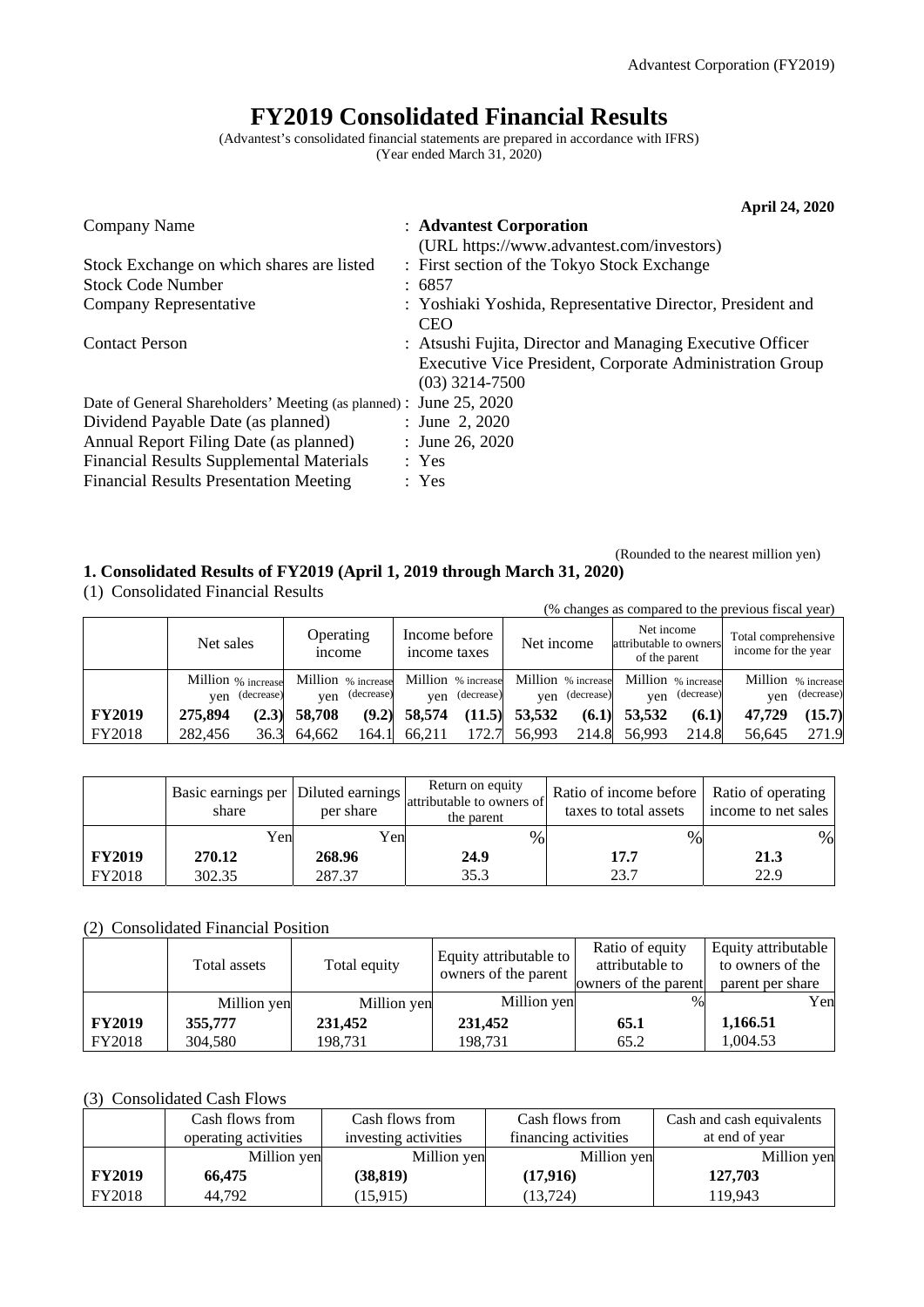## **2. Dividends**

|                             |       |        | Dividend per share                           |          |              | Cash dividend<br>rate for equity   |                                |                                                              |  |
|-----------------------------|-------|--------|----------------------------------------------|----------|--------------|------------------------------------|--------------------------------|--------------------------------------------------------------|--|
|                             | First | Second | Third<br>quarter end quarter end quarter end | Year end | Annual total | Total<br>dividend paid<br>(annual) | Payout ratio<br>(consolidated) | attributable to<br>owners of the<br>parent<br>(consolidated) |  |
|                             | Yen   | Yen    | Yen                                          | Yen      | Yen          | Million yen                        | %                              | $\%$                                                         |  |
| FY2018                      |       | 50.00  |                                              | 42.00    | 92.00        | 18,022                             | 30.4                           | 10.8                                                         |  |
| FY2019                      |       | 41.00  |                                              | 41.00    | 82.00        | 16,308                             | 30.4                           | 7.6                                                          |  |
| <b>FY2020</b><br>(forecast) |       |        |                                              |          |              | N/A                                |                                | N/A                                                          |  |

(Note) The dividend forecast for FY2020 hasn't been decided yet.

## **3. Projected Results for FY2020 (April 1, 2020 through March 31, 2021)**

(% changes as compared to the corresponding period of the previous fiscal year)

|                         | Net sales      |      | Operating income |        | Income before<br>income taxes |        | Net income     |        |                | Net income attributable<br>to owners of the parent |
|-------------------------|----------------|------|------------------|--------|-------------------------------|--------|----------------|--------|----------------|----------------------------------------------------|
|                         | Million<br>yen | $\%$ | Million<br>ven   | $\%$   | Million<br>ven                | $\%$   | Million<br>yen | $\%$   | Million<br>ven | %                                                  |
| FY2020<br>First quarter | 70,000         | 5.8  | 13.000           | (14.2) | 13.000                        | (13.0) | 10.500         | (13.1) | 10.500         | (13.1)                                             |

(Note) It is difficult to forecast projected results for FY2020 due to considerable uncertainties in the present environment. The first quarter of the fiscal year ending March 2021 is presented.

## **4. Others**

- (1) Material changes in subsidiaries during this period (changes in scope of consolidation resulting from changes in subsidiaries): None
- (2) Changes in accounting policies and accounting estimates
	- 1) Changes in accounting policies required by IFRS: Yes
	- 2) Changes arising from factors other than 1: None
	- 3) Changes in accounting estimates: None

For details, please refer to the (5) Notes to the Consolidated Financial Statements (Changes in Accounting Policies), page 12.

- (3) Number of issued and outstanding share (ordinary share):
	- 1) Number of issued and outstanding share at the end of each fiscal period (including treasury share): FY2019 199,566,770 shares; FY2018 199,566,770 shares.
	- 2) Number of treasury share at the end of each fiscal period:
	- FY2019 1,152,069 shares; FY2018 1,732,515 shares.
	- 3) Average number of outstanding share for each period:
	- FY2019 198,180,901 shares; FY2018 188,501,951 shares.

(Note) Advantest's share (FY2019 537,830shares, FY2018 272,446 shares), which is being kept as performance share option compensation in trust account, is included in the number of treasury share at the end of each fiscal period. Moreover, the Advantest's share that mentioned above is also included in the treasury share which is deducted during the calculation of average number of outstanding share for each period.

## **(Reference) Non-Consolidated Results of FY2019 (April 1, 2019 through March 31, 2020)**

(1) Non-Consolidated Financial Results

(% changes as compared to the previous fiscal year)

|               | Net sales   |                          | Operating income |                          | Ordinary income |                          | Net income  |                          |
|---------------|-------------|--------------------------|------------------|--------------------------|-----------------|--------------------------|-------------|--------------------------|
|               | Million yen | % increase<br>(decrease) | Million yen      | % increase<br>(decrease) | Million yen     | % increase<br>(decrease) | Million yen | % increase<br>(decrease) |
| <b>FY2019</b> | 253,795     | (2.8)                    | 52,193           | 9.9                      | 59,096          | 11.2                     | 55,066      | 14.0                     |
| FY2018        | 261,120     | 43.6                     | 47,500           | 372.3                    | 53,164          | 99.1                     | 48,310      | 83.7                     |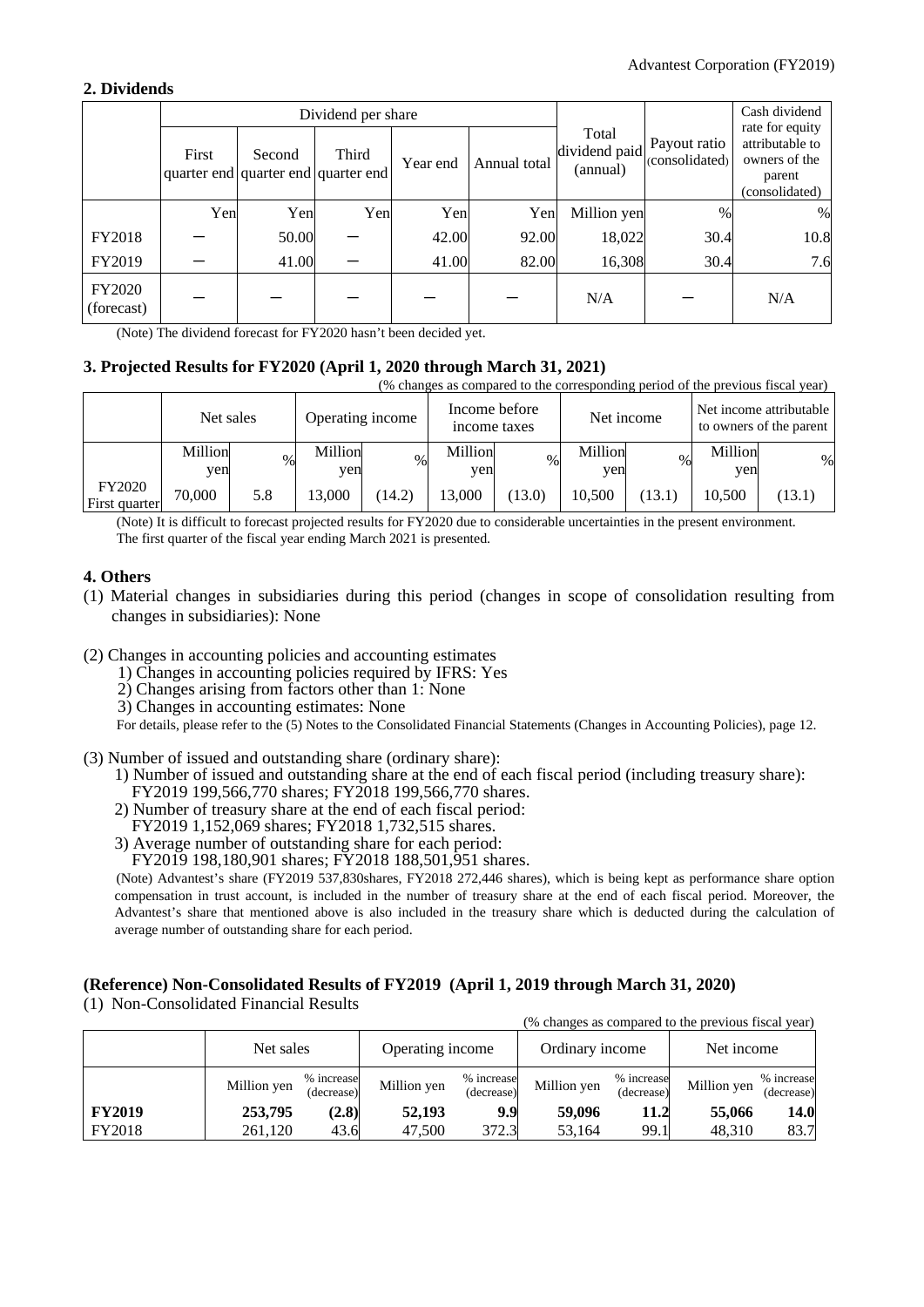|               | Net income per share -<br>basic | Net income per share -<br>diluted |
|---------------|---------------------------------|-----------------------------------|
|               | Yen                             | Yen                               |
| <b>FY2019</b> | 277.86                          | 276.78                            |
| FY2018        | 256.28                          | 243.13                            |

#### (2) Non-Consolidated Financial Position

|               | Total assets | Net assets<br>Equity-to-assets ratio                                                                                                                                                            |      | Net assets<br>per share |     |
|---------------|--------------|-------------------------------------------------------------------------------------------------------------------------------------------------------------------------------------------------|------|-------------------------|-----|
|               | Million yen  | Million yen                                                                                                                                                                                     | $\%$ |                         | Yen |
| <b>FY2019</b> | 372,821      | 260,243                                                                                                                                                                                         | 69.6 | 1,308.66                |     |
| FY2018        | 329.537      | 220,826                                                                                                                                                                                         | 66.8 | .112.87                 |     |
|               |              | $(D_1, \ldots, D_n)$ $D_1, \ldots, D_n$ $D_2, \ldots, D_n$ $D_1, \ldots, D_n$ $D_2, \ldots, D_n$ $D_3, \ldots, D_n$ $D_4, \ldots, D_n$ $D_5, \ldots, D_n$ $D_6, \ldots, D_n$ $D_7, \ldots, D_n$ |      |                         |     |

(Reference) Shareholders' Equity at the end of each fiscal period: FY2019 (Y) 259,658 million; FY2018 (Y) 220,164 million

#### **Status of Audit Procedures**

This consolidated financial results report is not subject to audit procedures by independent auditors.

## **Explanation on the Appropriate Use of Future Earnings Projections and Other Special Instructions**

This document contains "forward-looking statements" that are based on Advantest's current expectations, estimates and projections. These statements include, among other things, the discussion of Advantest's business strategy, outlook and expectations as to market and business developments, production and capacity plans. Generally, these forward-looking statements can be identified by the use of forward-looking terminology such as "anticipate," "believe," "estimate," "expect," "intend," "project," "should" and similar expressions. Forward-looking statements are subject to known and unknown risks, uncertainties and other factors that may cause Advantest's actual results, levels of activity, performance or achievements to be materially different from those expressed or implied by such forward-looking statements.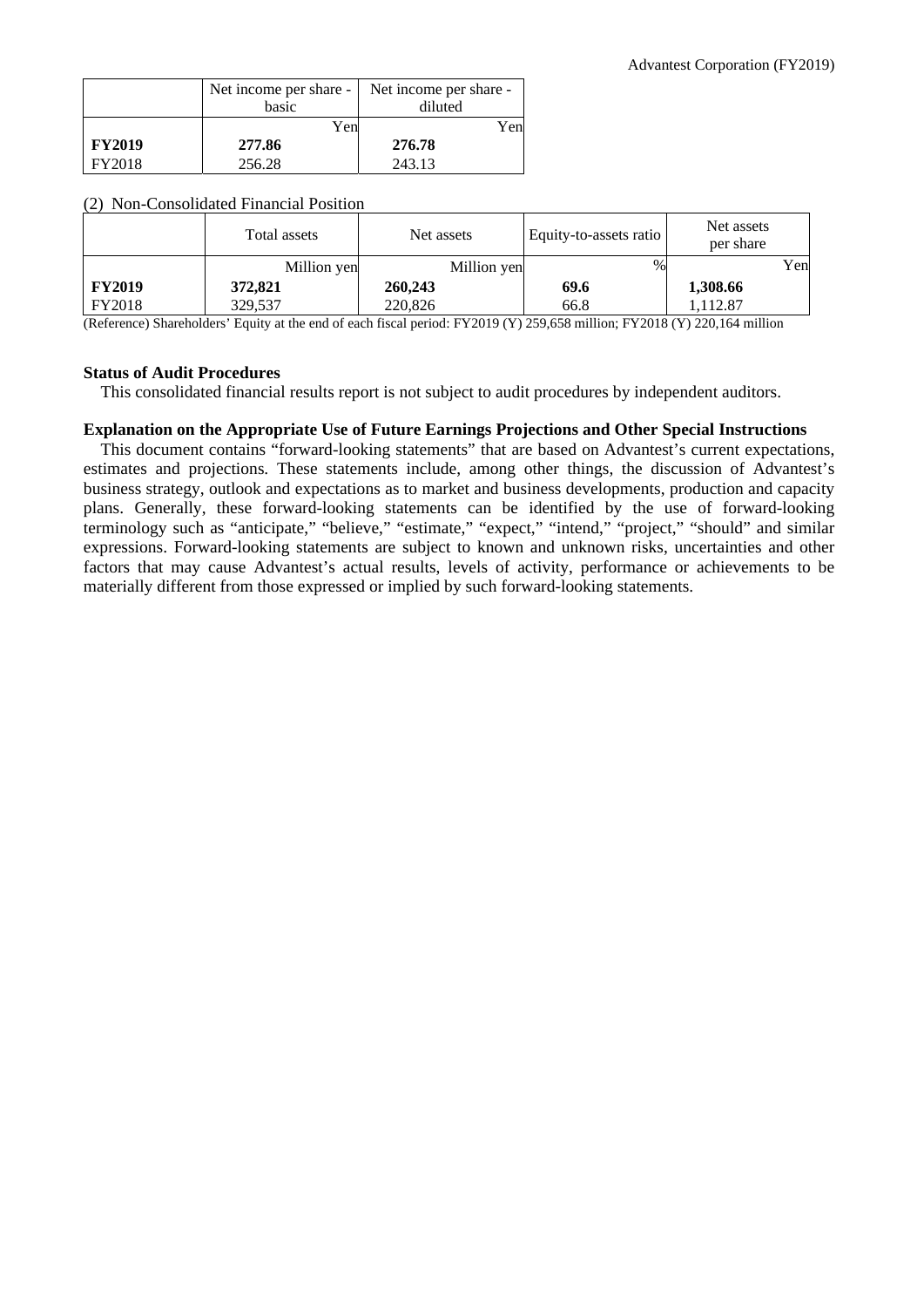## **Contents**

| 1. |                                                                                          | P. 2  |
|----|------------------------------------------------------------------------------------------|-------|
|    |                                                                                          | P.2   |
|    | (2) Overview of Financial Condition for FY2019 ·································         | P. 4  |
|    | (3)                                                                                      | P. 4  |
|    |                                                                                          | P. 5  |
| 2. | Basic Approach to the Selection of Accounting Standards                                  | P. 5  |
| 3. | Consolidated Financial Statements and Main Notes ·······························         | P. 6  |
|    | (1) Consolidated Statement of Financial Position ·······························         | P. 6  |
|    | (2) Consolidated Statement of Profit or Loss and Consolidated Statement of Comprehensive |       |
|    |                                                                                          | P. 8  |
|    | (3) Consolidated Statement of Changes in Equity                                          | P. 10 |
|    | (4)                                                                                      | P. 11 |
|    |                                                                                          | P. 12 |
|    |                                                                                          | P. 12 |
|    |                                                                                          | P. 12 |
|    |                                                                                          | P. 13 |
|    |                                                                                          |       |
|    |                                                                                          |       |
|    |                                                                                          |       |
|    |                                                                                          |       |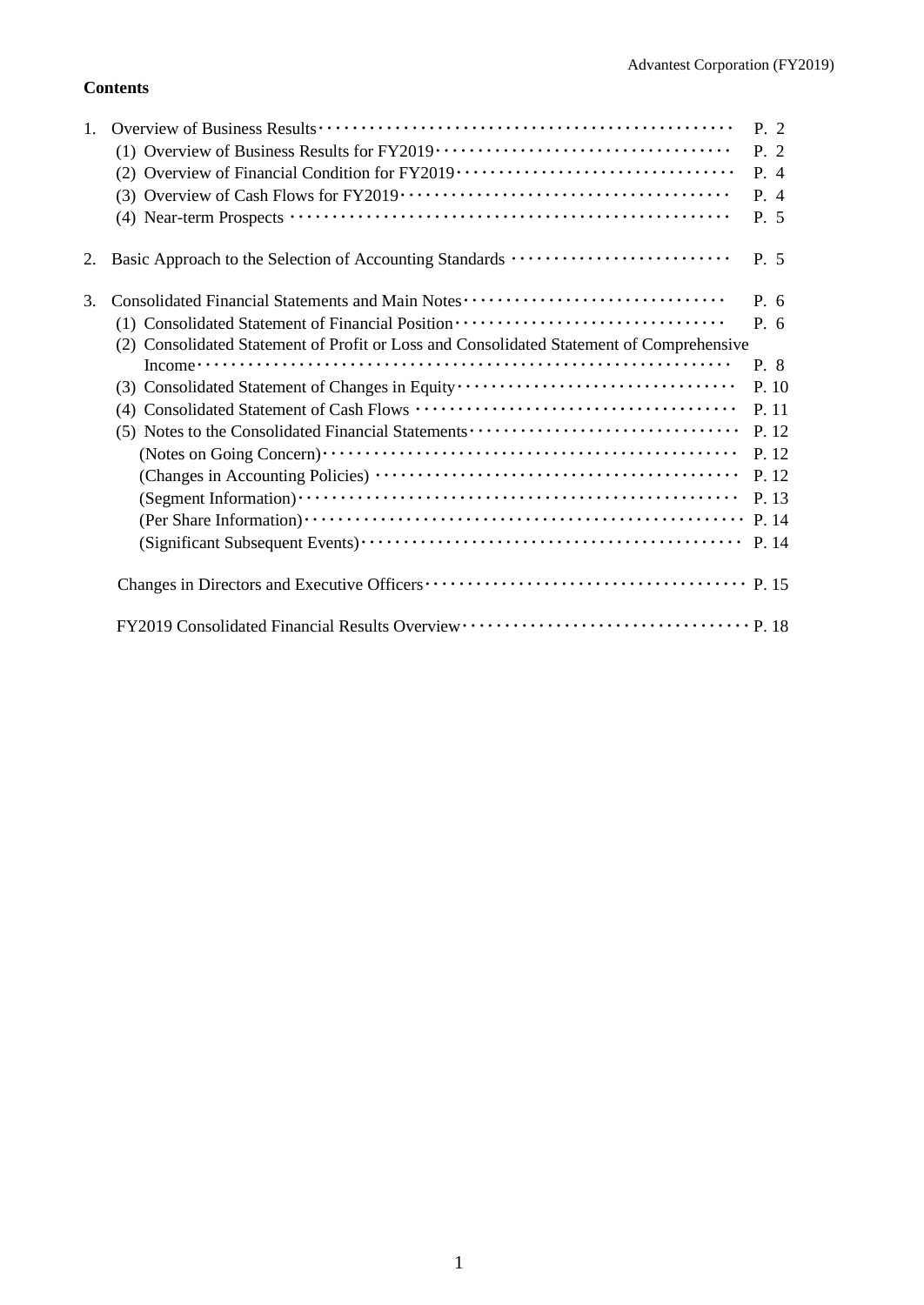## 1. Overview of Business Results

(1) Overview of Business Results for FY2019

## 1) Consolidated Financial Results of FY2019 (April 1, 2019 through March 31, 2020)

|                            |        |        | (in billion yen)                                                  |
|----------------------------|--------|--------|-------------------------------------------------------------------|
|                            | FY2018 | FY2019 | As compared to the<br>previous fiscal year<br>increase (decrease) |
| Orders received            | 275.2  | 287.8  | 4.6%                                                              |
| Net sales                  | 282.5  | 275.9  | (2.3%)                                                            |
| Operating income           | 64.7   | 58.7   | $(9.2\%)$                                                         |
| Income before income taxes | 66.2   | 58.6   | $(11.5\%)$                                                        |
| Net income                 | 57.0   | 53.5   | $(6.1\%)$                                                         |

During the consolidated fiscal year of 2019, the global economy was affected by the extended concern over the prolonged trade friction of protectionist trade policies and the global epidemic of the new coronavirus (COVID-19) since the beginning of 2020 which has increased further uncertainties.

Amidst this economic uncertainty, end-product demand and capital investment in a wide range of industries including electronics, automobiles, and industrial equipment slumped, and semiconductor demand suffered the impact of these declines. The semiconductor market in 2019 resulted in negative growth, opposing to the strong growth of 2018. As a result, many semiconductor manufacturers, especially in the memory sector, which has become more sensitive to inventory excesses, have been making production adjustments and reviewing their capital investment plans.

On the other hand, demand for semiconductor test equipment is influenced by not only device production volumes but also semiconductor technological evolution. As advanced processes enable the integration of more circuits on semiconductors, the performance of chips is improving and the importance of semiconductor reliability is increasing. As a result, the complexity of functional test and semiconductor test time are also increasing and stimulating test equipment demand.

Thus, the current consolidated fiscal year, major semiconductor manufacturers have actively made efforts to improve semiconductor performance, stimulating demand for semiconductor test equipment. In particular, with full-scale commercialization of 5G communications approaching in countries around the world, demand for test equipment for 5G smartphone semiconductors manufactured with advanced processes remained at a high level throughout the period.

As a result, orders received amounted to (Y) 287.8 billion yen (4.6% increase in comparison to the previous fiscal year), setting a new record. Net sales were (Y) 275.9 billion (2.3% decrease in comparison to the previous fiscal year). In terms of profit, operating income was (Y) 58.7 billion (9.2% decrease in comparison to the previous fiscal year), income before income taxes was (Y) 58.6 billion (11.5% decrease in comparison to the previous fiscal year), and net income was  $(Y)$  53.5 billion (6.1% decrease in comparison to the previous fiscal year). The declines were due to increased SG&A expenses as a result of Advantest's aggressive moves to reinforce R&D and support resources as a part of strengthening the Company's foundation for future growth. Operating income in the previous fiscal year included a one-time profit of approximately (Y) 3.5 billion due to the sale of fixed assets and the transition of a part of Advantest's pension system to a defined contribution pension plan. The average currency exchange rates in the current fiscal year were 1 USD to 109 JPY (110 JPY in the previous fiscal year) and 1 EUR to 121 JPY (129 JPY in the previous fiscal year). The percentage of net sales to overseas customers was 94.6% (94.7% in the previous fiscal year).

Conditions of business segments are described below.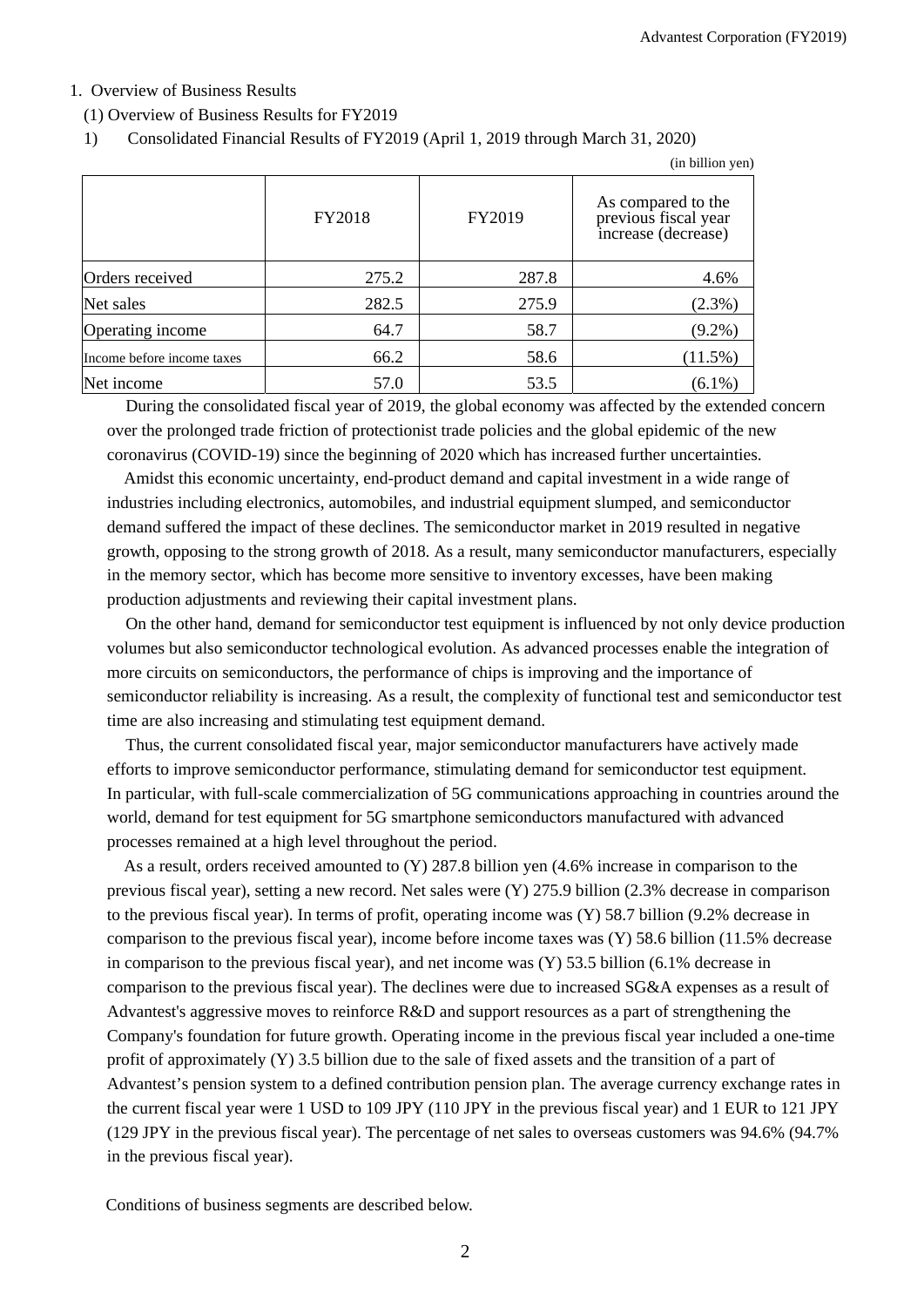|                 |        |        | (in billion yen)                                                  |
|-----------------|--------|--------|-------------------------------------------------------------------|
|                 | FY2018 | FY2019 | As compared to the<br>previous fiscal year<br>increase (decrease) |
| Orders received | 206.8  | 192.6  | $(6.9\%)$                                                         |
| Net sales       | 211.7  | 197.2  | $(6.9\%)$                                                         |
| Segment income  | 65.1   | 65.2   | 0.1%                                                              |

<Semiconductor and Component Test System Segment>

In this segment, orders and net sales were sluggish overall as a result of lower end-product demand. In particular, orders for display-related test equipment decreased significantly. On the other hand, a number of major manufacturers of application processors and baseband processors, the core semiconductors used in smartphones, are aggressively developing next-generation products for 5G and preparing for mass production of these devices, which sustained strong demand for smartphone SoC test equipment. Additionally, as data center investment began to recover, orders for test systems for HPC (high performance computing) SoCs, mainly logic semiconductors, increased, and in the second half of the year, customers also recovered their appetite for investment in memory test systems.

As a result of the above, orders received were (Y) 192.6 billion (6.9% decrease in comparison to the previous fiscal year), net sales were (Y) 197.2 billion (6.9% decrease in comparison to the previous fiscal year), and segment income was (Y) 65.2 billion (0.1% increase in comparison to the previous fiscal year).

 $<$  Mechatronics System Segment $>$ 

|                 |        |        | (in billion yen)                                                  |
|-----------------|--------|--------|-------------------------------------------------------------------|
|                 | FY2018 | FY2019 | As compared to the<br>previous fiscal year<br>increase (decrease) |
| Orders received | 37.7   | 36.2   | $(4.0\%)$                                                         |
| Net sales       | 39.2   | 36.3   | $(7.5\%)$                                                         |
| Segment income  | (0.7)  | (0.5)  |                                                                   |

In this segment, orders for nanotechnology products were sluggish due to lumpiness in customer investment schedules. Additionally, the prolonged slowdown in the memory semiconductor market impacted sales of test equipment peripherals, which are highly correlated to the memory test business.

As a result of the above, orders received were (Y) 36.2 billion (4.0% decrease in comparison to the previous fiscal year), net sales were (Y) 36.3 billion (7.5% decrease in comparison to the previous fiscal year), and segment loss was (Y) 0.5 billion ((Y) 0.2 billion improvement in comparison to the previous fiscal year).

<Services, Support and Others Segment>

|                 |        |        | (in billion yen)                                                  |
|-----------------|--------|--------|-------------------------------------------------------------------|
|                 | FY2018 | FY2019 | As compared to the<br>previous fiscal year<br>increase (decrease) |
| Orders received | 30.7   | 59.1   | 92.6%                                                             |
| Net sales       | 31.5   | 42.5   | 34.9%                                                             |
| Segment income  | 4.2    | 3.0    | $(30.1\%)$                                                        |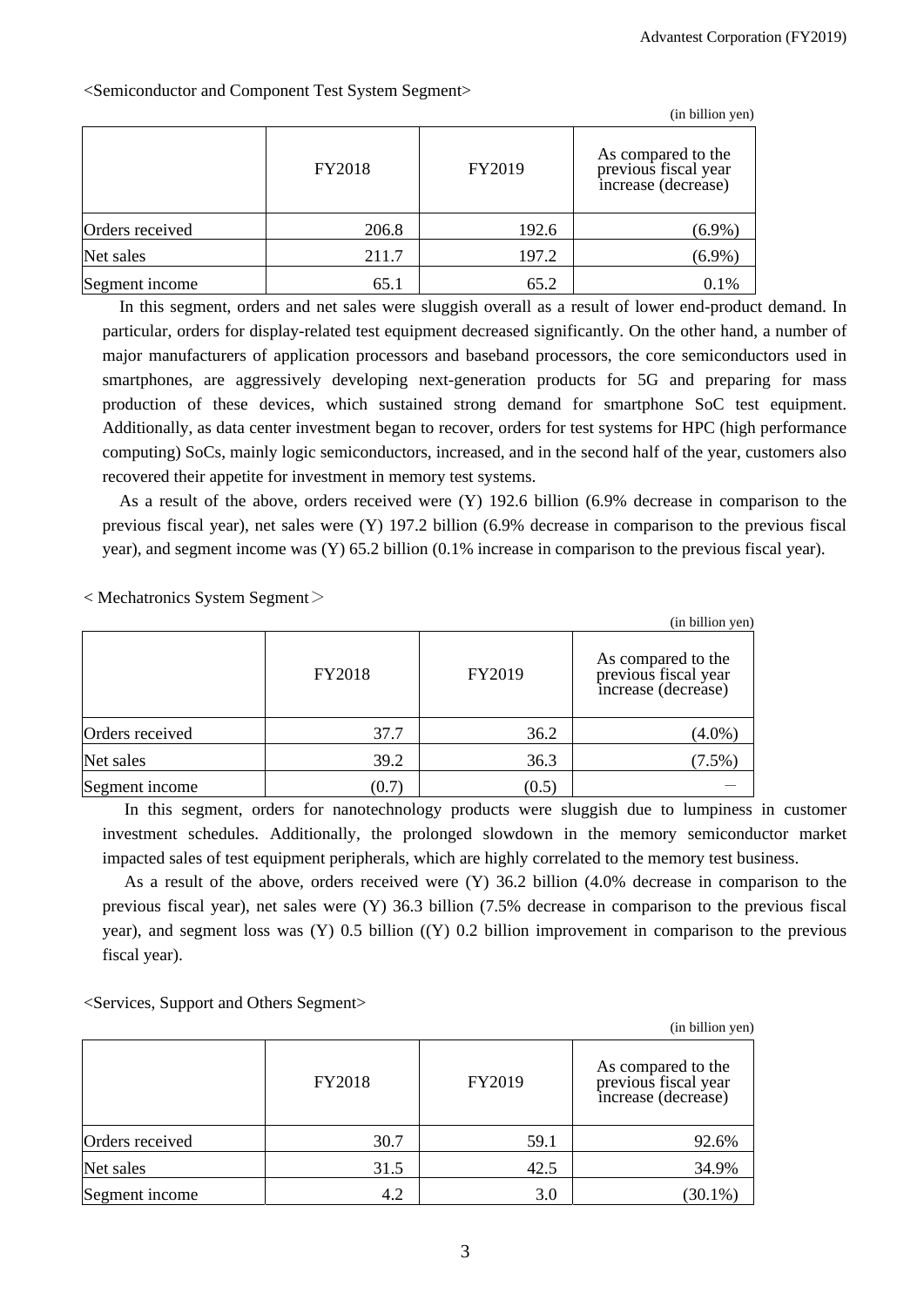In this segment, in addition to stable demand for services, the system level test business that Advantest acquired from US company Astronics Corporation in February 2019 delivered strong orders. Essai, Inc., another US company acquired in January 2020, also contributed to robust expansion of this segment's business. Furthermore, as SSDs (Solid State Drives) gained popularity, demand for SSD test systems also increased. On the other hand, amortization of intangible assets in this segment increased in the form of onetime expenses related to the acquisition of Essai and the transfer of Astronics' business.

As a result of the above, orders received were (Y) 59.1 billion (92.6% increase in comparison to the previous fiscal year), net sales were (Y) 42.5 billion (34.9% increase in comparison to the previous fiscal year), and segment income was (Y) 3.0 billion (30.1% decrease in comparison to the previous fiscal year).

## 2) Overview of Non-Consolidated Financial Results for FY2019

During FY2019, due to the needs for higher performance of semiconductors and reliability assurance, demand for semiconductor test equipment remained at high level. As a result, net sales were (Y) 253.8 billion (2.8% decrease in comparison to the previous fiscal year), operating income was (Y) 52.2 billion (9.9% increase in comparison to the previous fiscal year). As a result of dividend income from subsidiaries, ordinary income was  $(Y)$  59.1 billion (11.2% increase in comparison to the previous fiscal year). Net income was  $(Y)$ 55.1 billion (14.0% increase in comparison to the previous fiscal year).

## (2) Overview of Financial Condition for FY2019

Total assets at the end of FY2019 were (Y) 355.8 billion, an increase of (Y) 51.2 billion compared to the previous fiscal year, primarily due to an increase of (Y) 24.9 billion in goodwill and intangible assets, net,

(Y) 11.2 billion in right-of-use assets, (Y) 7.8 billion in cash and cash equivalents, and (Y) 4.3 billion in property, plant and equipment, net.

The total liabilities were (Y) 124.3 billion, an increase of (Y) 18.5 billion compared to the previous fiscal year, primarily due to an increase of (Y) 11.3 billion in lease liabilities and (Y) 3.1 billion in retirement benefit liabilities. Total equity was (Y) 231.5 billion. Ratio of equity attributable to owners of the parent was 65.1%, a decrease of 0.1 percentage points from March 31, 2019.

## (3) Overview of Cash Flows for FY2019

Cash and cash equivalents held at the end of FY2019 were (Y) 127.7 billion, an increase of (Y) 7.8 billion from the previous fiscal year.

Significant cash flows during this fiscal year and details are described below.

Net cash provided by operating activities was  $(Y)$  66.5 billion  $((Y)$  44.8 billion inflow in the previous fiscal year). This amount was primarily attributable to a decrease of (Y) 6.1 billion in trade and other receivables, an increase of (Y) 1.9 billion in inventories and adjustments of non-cash items such as depreciation and amortization in addition to the income before income taxes of (Y) 58.6 billion.

Net cash used in investing activities was  $(Y)$  38.8 billion (net cash outflow of  $(Y)$  15.9 billion in the previous fiscal year). This amount was primarily attributable to acquisition of subsidiary in the amount of (Y) 29.7 billion and purchases of property, plant and equipment in the amount of (Y) 8.1 billion.

Net cash used in financing activities was (Y) 17.9 billion (net cash outflow of (Y) 13.7 billion in the previous fiscal year). This amount was primarily attributable to dividends paid of (Y) 16.4 billion.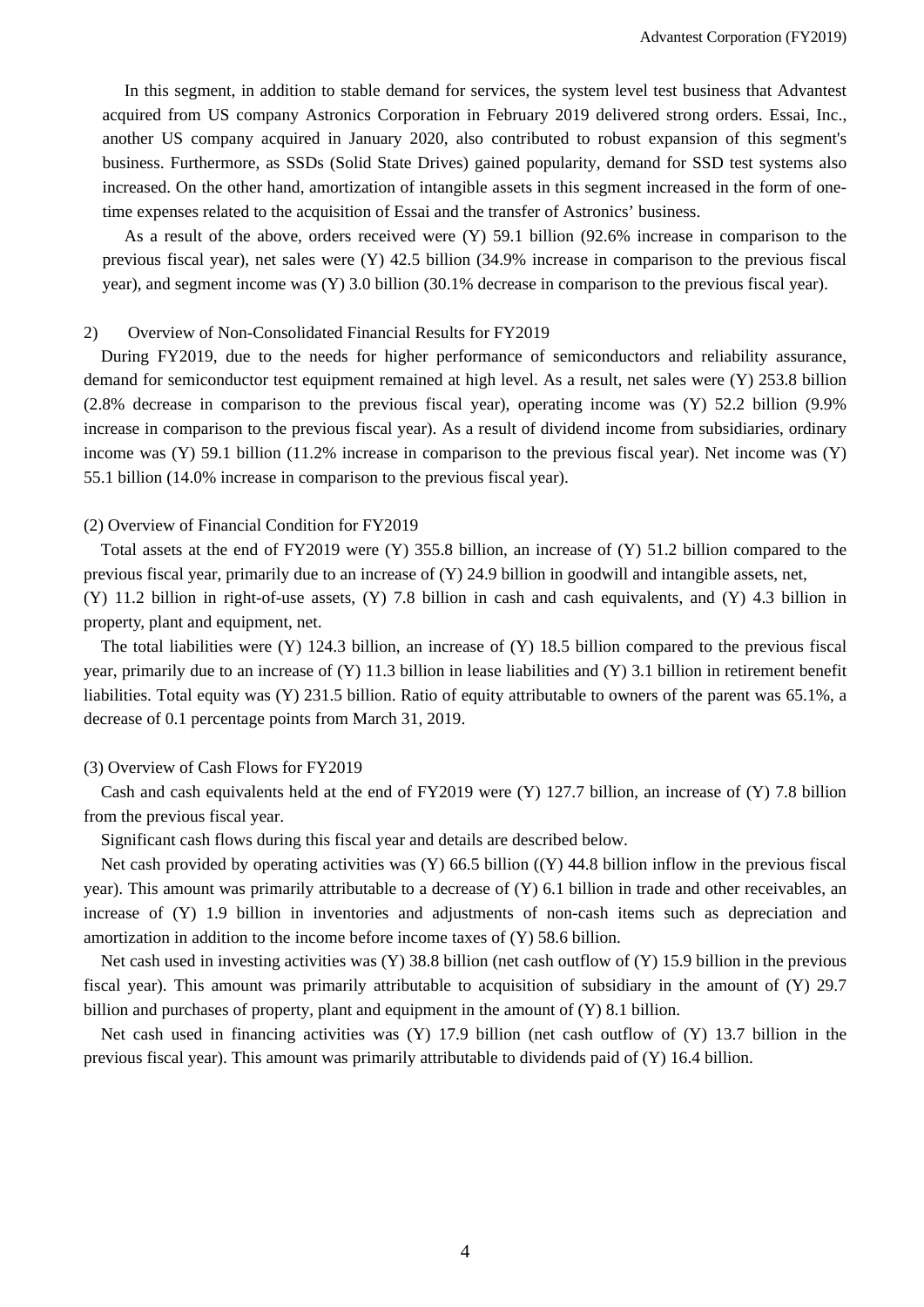#### (4) Near-term Prospects

In addition to prolonged trade friction, the global spread of the COVID-19 pandemic has spurred, growing concern that the global economy will slow down. At the moment, no major changes have been seen in semiconductor capital investment trends, but it is difficult to predict how the semiconductor and semiconductor manufacturing equipment markets will shift as a result of future changes in the global economy. This also makes it difficult to forecast Advantest's business results in FY2020. The Company's forecast of consolidated financial results for the first quarter of the fiscal year ending March 2021 is as follows: Orders received of (Y) 62.0 billion, net sales of (Y) 70.0 billion, operating income of (Y) 13.0 billion, income before income taxes of (Y) 13.0 billion, net income of (Y) 10.5 billion. Exchange rate assumptions for this forecast are 1USD to 105 JPY and 1 EUR to 120 JPY.

Advantest foresees five major categories of business risk resulting from the COVID-19 pandemic:

- (1) Interruptions to business / reduced efficiency due to possible infection of employees of the Advantest Group, customers, and/or suppliers
- (2) Problems caused by long-term restrictions on movement and lockdowns around the world
	- i) Declines in product supply capacity due to shortages of manufacturing personnel at the Advantest Group / subcontractors
	- ii) Decreased ability to provide customer support due to restrictions on movement
	- iii) Declines in product supply capacity due to global supply chain disruptions causing difficulties in procurement of materials and components
- (3) Decreases in end-product demand due to the rapid deterioration of the world economy and the spread of the impact to the electronics industry as a whole, and a slowdown in the semiconductor and semiconductor manufacturing equipment markets
- (4) Potential significant mid-term changes in the structure of the semiconductor industry resulting from changes in customer supply chains
- (5) Changes in Advantest's business environment due to changes in human behavior and society in the post-COVID-19 period

At present, not all of these risks have yet materialized, but given the considerable uncertainty in the global economy, Advantest has set flexible response to change in the Company's external environment as a top priority for FY2020, aiming to ensure business continuity and achieve the goals of the 3-year mid-term management plan that concludes this fiscal year.

However, despite considerable uncertainties in the present environment, Advantest has not changed the long-term market outlook and growth strategy set out in the Company's "Grand Design" mid- to long-term management policy. The progress of the digital transformation spearheaded by the commercialization of 5G will continue to drive the trend towards higher semiconductor performance and greater reliability. In response to this trend, device manufacturers are starting to strengthen reliability assurance not only through wafer-level and package-level test, but also by introducing system / module level test for high-end semiconductors and automotive semiconductors.

Advantest will continue to promote investment for long-term growth and strive to realize its corporate vision of adding customer value in an evolving semiconductor value chain.

#### 2. Basic Approach to the Selection of Accounting Standards

Advantest adopted International Financial Reporting Standards ("IFRS") for the improvement of international comparability of its financial information in the capital markets as well as homogenization and efficiency of its financial information of its group companies.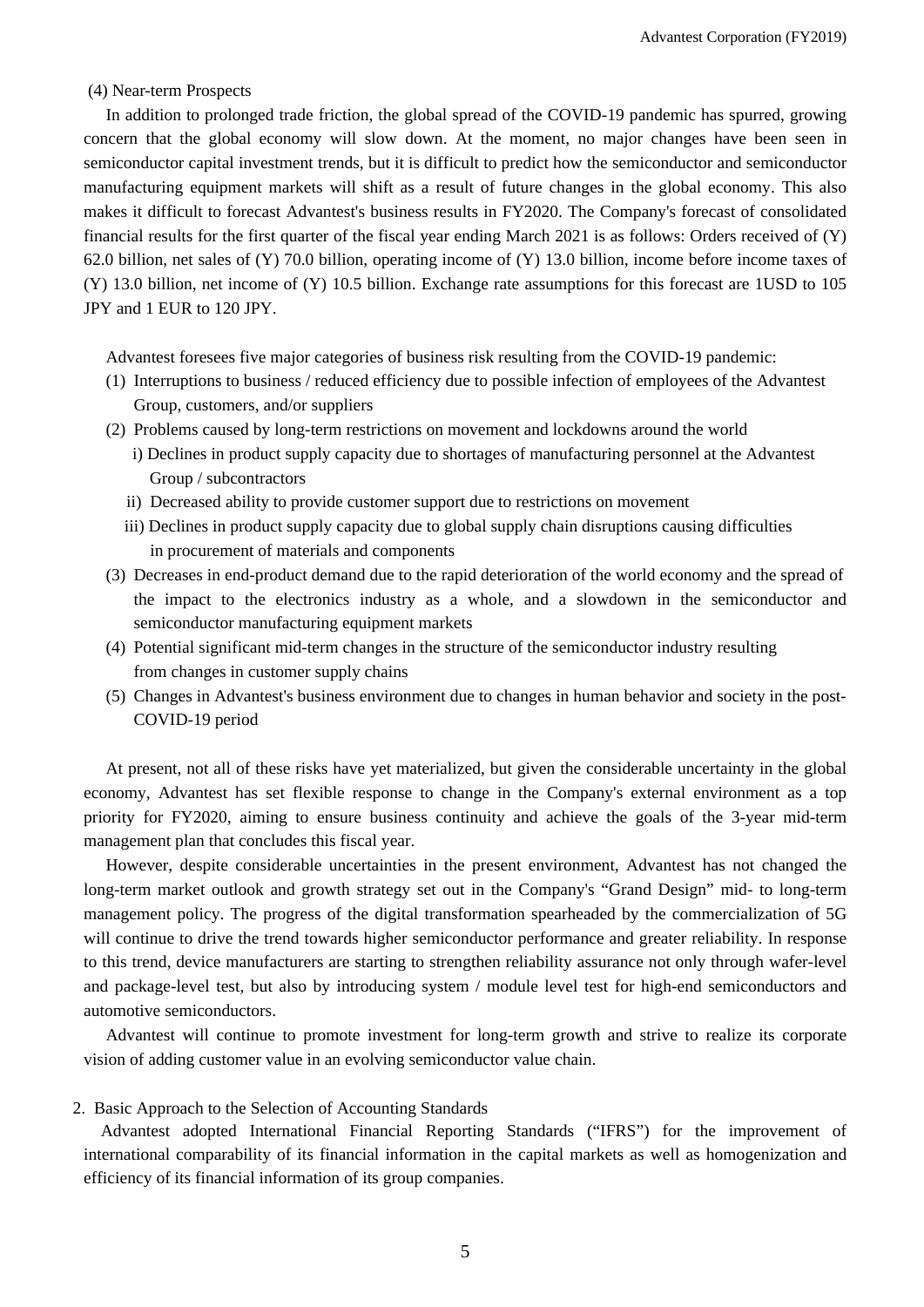## 3. Consolidated Financial Statements and Main Notes

(1) Consolidated Statement of Financial Position

|                                     |                         | Millions of Yen         |
|-------------------------------------|-------------------------|-------------------------|
|                                     | As of<br>March 31, 2019 | As of<br>March 31, 2020 |
| Assets                              |                         |                         |
| Current assets                      |                         |                         |
| Cash and cash equivalents           | 119,943                 | 127,703                 |
| Trade and other receivables         | 51,786                  | 46,426                  |
| Inventories                         | 57,099                  | 58,943                  |
| Other current assets                | 4,423                   | 6,871                   |
| Subtotal                            | 233,251                 | 239,943                 |
| Assets held for sale                |                         | 199                     |
| Total current assets                | 233,251                 | 240,142                 |
| Non-current assets                  |                         |                         |
| Property, plant and equipment, net  | 30,786                  | 35,072                  |
| Right-of-use assets                 |                         | 11,184                  |
| Goodwill and intangible assets, net | 26,119                  | 51,025                  |
| Other financial assets              | 2,861                   | 2,867                   |
| Deferred tax assets                 | 11,209                  | 15,351                  |
| Other non-current assets            | 354                     | 136                     |
| Total non-current assets            | 71,329                  | 115,635                 |
| Total assets                        | 304,580                 | 355,777                 |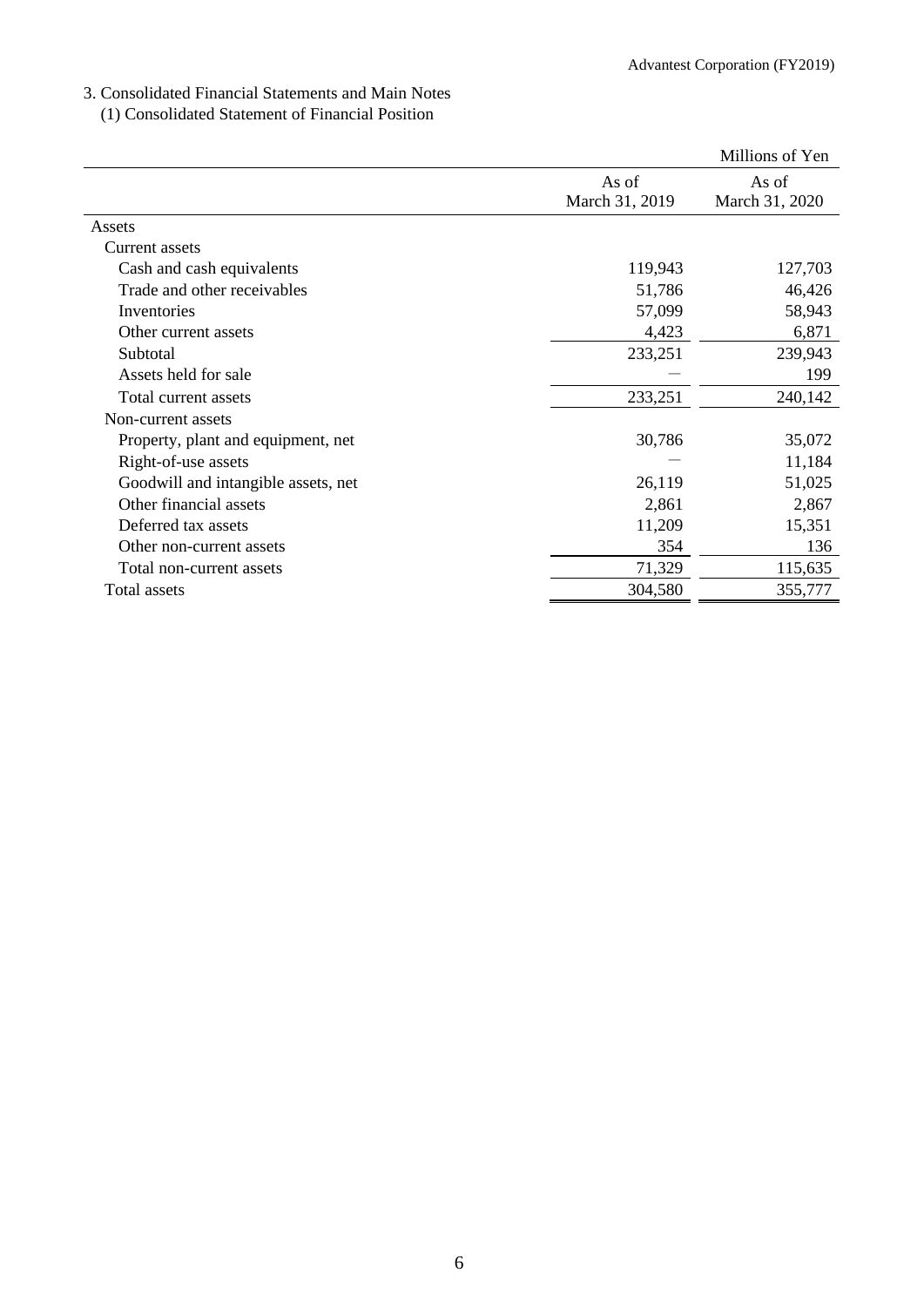|                                |                | Millions of Yen |
|--------------------------------|----------------|-----------------|
|                                | As of          | As of           |
|                                | March 31, 2019 | March 31, 2020  |
| Liabilities and Equity         |                |                 |
| Liabilities                    |                |                 |
| <b>Current liabilities</b>     |                |                 |
| Trade and other payables       | 43,942         | 46,660          |
| Income tax payables            | 8,650          | 7,793           |
| Provisions                     | 2,886          | 3,335           |
| Lease liabilities              |                | 2,275           |
| Other financial liabilities    | 905            | 1,892           |
| Other current liabilities      | 6,465          | 8,582           |
| Total current liabilities      | 62,848         | 70,537          |
| Non-current liabilities        |                |                 |
| Lease liabilities              |                | 9,013           |
| Retirement benefit liabilities | 37,528         | 40,622          |
| Deferred tax liabilities       | 1,680          | 1,563           |
| Other non-current liabilities  | 3,793          | 2,590           |
| Total non-current liabilities  | 43,001         | 53,788          |
| <b>Total liabilities</b>       | 105,849        | 124,325         |
| Equity                         |                |                 |
| Share capital                  | 32,363         | 32,363          |
| Share premium                  | 43,018         | 43,550          |
| Treasury shares                | (6,262)        | (4,179)         |
| Retained earnings              | 125,927        | 159,803         |
| Other components of equity     | 3,685          | (85)            |
| Total equity attributable to   | 198,731        | 231,452         |
| owners of the parent           |                |                 |
| Total equity                   | 198,731        | 231,452         |
| Total liabilities and equity   | 304,580        | 355,777         |
|                                |                |                 |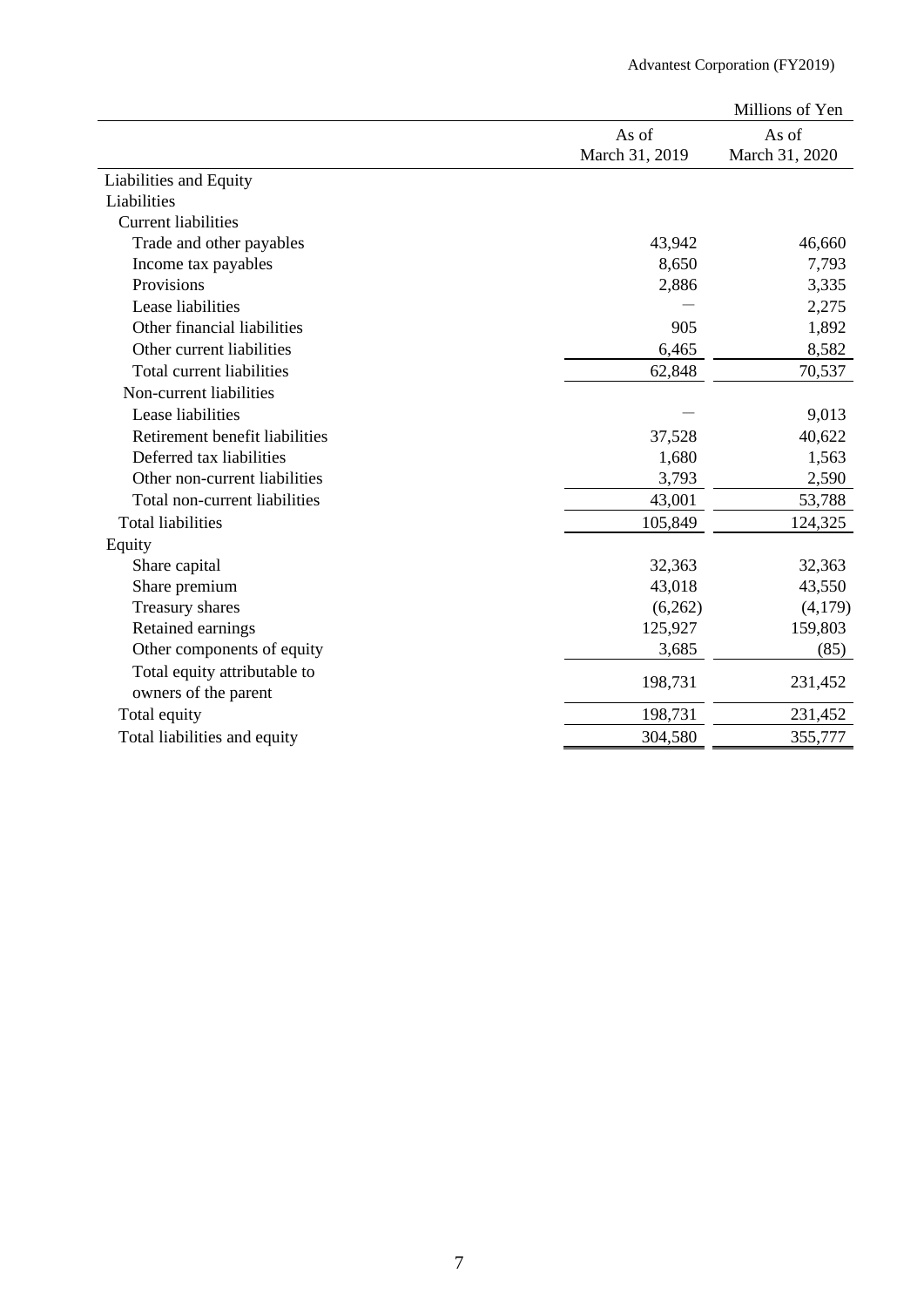## (2) Consolidated Statement of Profit or Loss and Consolidated Statement of Comprehensive Income

## Consolidated Statement of Profit or Loss

|                                     | Millions of Yen                     |
|-------------------------------------|-------------------------------------|
| Fiscal year ended<br>March 31, 2019 | Fiscal year ended<br>March 31, 2020 |
| 282,456                             | 275,894                             |
| (128, 417)                          | (119, 397)                          |
| 154,039                             | 156,497                             |
| (93,100)                            | (97, 751)                           |
| 3,818                               | 335                                 |
| (95)                                | (373)                               |
| 64,662                              | 58,708                              |
| 1,626                               | 1,045                               |
| (77)                                | (1,179)                             |
| 66,211                              | 58,574                              |
| (9,218)                             | (5,042)                             |
| 56,993                              | 53,532                              |
|                                     |                                     |
| 56,993                              | 53,532                              |
| Yen                                 | Yen                                 |
| 302.35                              | 270.12                              |
| 287.37                              | 268.96                              |
|                                     |                                     |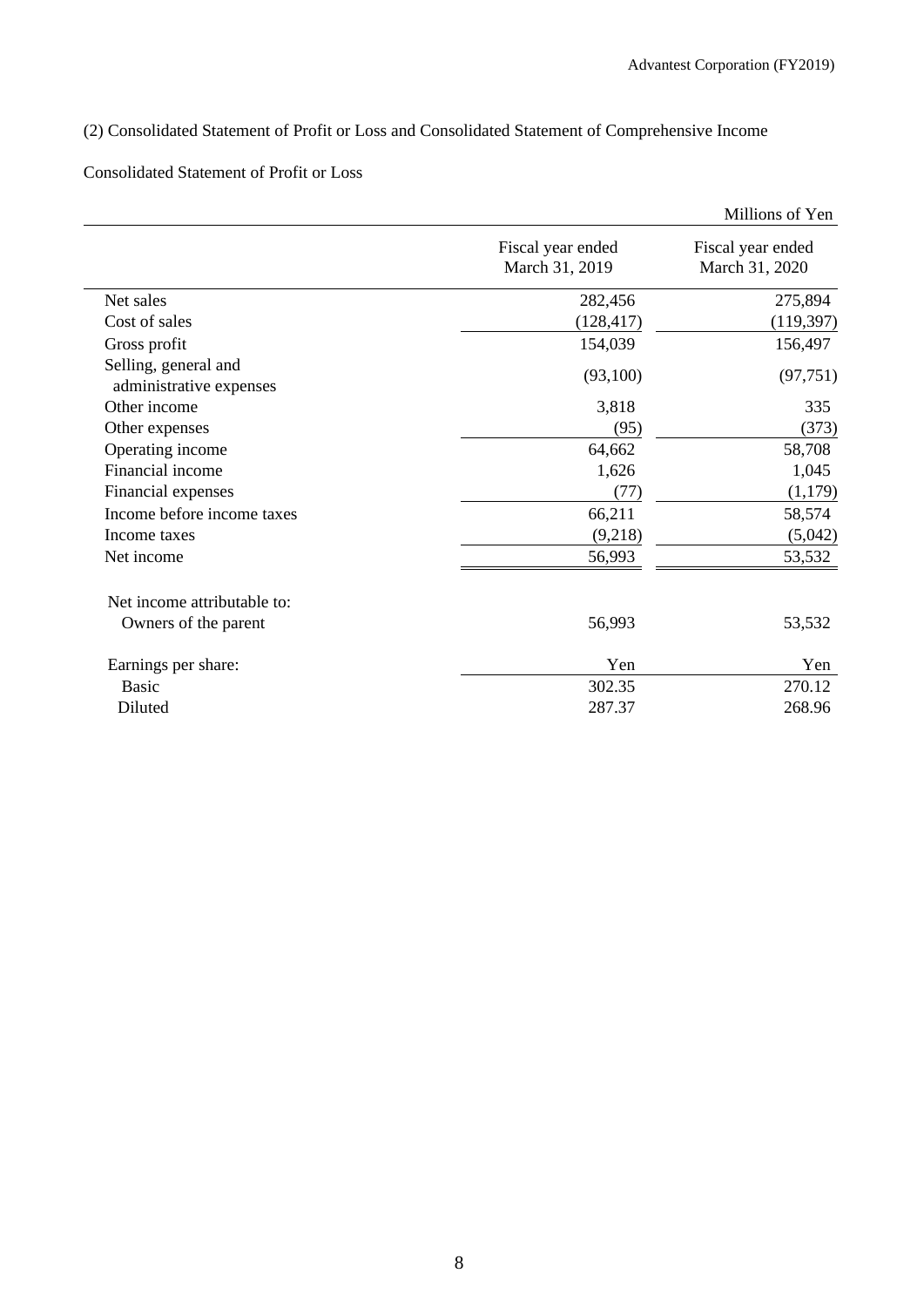## Millions of Yen Fiscal year ended March 31, 2019 Fiscal year ended March 31, 2020 Net income 56,993 53,532 Other comprehensive income (loss), net of tax Items that will not be reclassified to profit or loss Remeasurements of defined benefit pension plan (2,732) (2,144) Net change in fair value measurements of equity instruments at fair value through other comprehensive income 175 (169) Items that may be subsequently reclassified to profit or loss Exchange differences on translation of foreign operations 2,209 (3,490) Total other comprehensive income (loss) (348) (5,803) Total comprehensive income for the year 56,645 47,729 Comprehensive income attributable to: Owners of the parent 47,729

## Consolidated Statement of Comprehensive Income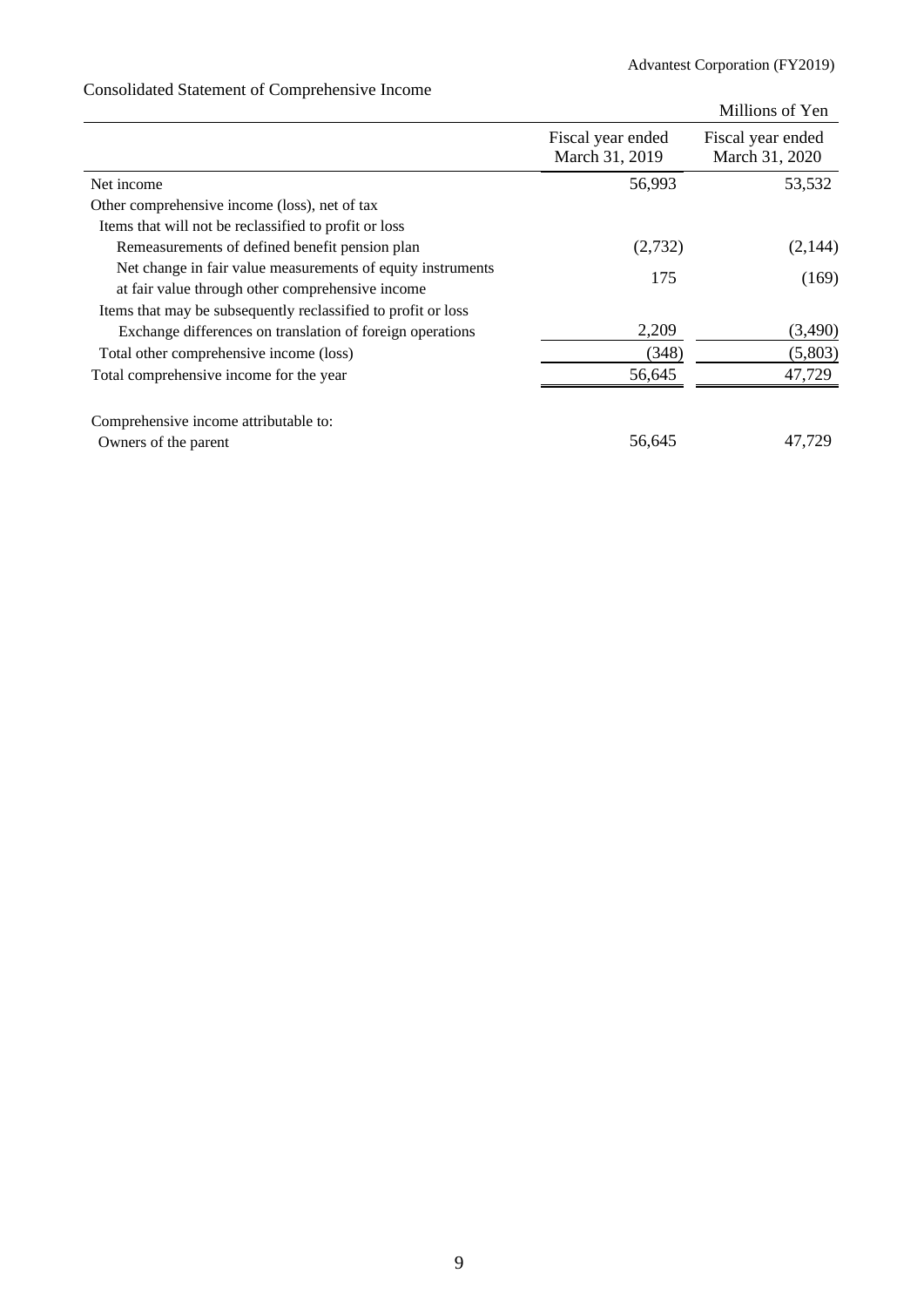## (3) Consolidated Statement of Changes in Equity

| Millions of Yen |  |
|-----------------|--|
|-----------------|--|

|                                                                  |                  |                  | Equity attributable to owners of the parent |                      |                                  |           |                 |
|------------------------------------------------------------------|------------------|------------------|---------------------------------------------|----------------------|----------------------------------|-----------|-----------------|
|                                                                  | Share<br>capital | Share<br>premium | Treasury<br>shares                          | Retained<br>earnings | Other<br>components<br>of equity | Total     | Total<br>Equity |
| Balance as of April 1, 2018                                      | 32,363           | 43,466           | (77, 724)                                   | 125,204              | 1,301                            | 124,610   | 124,610         |
| Impact of change in accounting<br>policy                         |                  |                  |                                             | 788                  |                                  | 788       | 788             |
| Beginning balance as of April 1,<br>2018 (restated)              | 32,363           | 43,466           | (77, 724)                                   | 125,992              | 1,301                            | 125,398   | 125,398         |
| Net income                                                       |                  |                  |                                             | 56,993               |                                  | 56,993    | 56,993          |
| Other comprehensive income<br>(loss), net of tax                 |                  |                  |                                             |                      | (348)                            | (348)     | (348)           |
| Total comprehensive income for<br>the year                       |                  |                  |                                             | 56,993               | (348)                            | 56,645    | 56,645          |
| Purchase of treasury shares                                      |                  |                  | (738)                                       |                      |                                  | (738)     | (738)           |
| Disposal of treasury shares                                      |                  | (211)            | 2,203                                       | (1, 187)             |                                  | 805       | 805             |
| Conversion of convertible bonds                                  |                  | (717)            | 69,997                                      | (39, 333)            |                                  | 29,947    | 29,947          |
| <b>Dividends</b>                                                 |                  |                  |                                             | (13,806)             |                                  | (13,806)  | (13,806)        |
| Share-based payments                                             |                  | 470              |                                             |                      |                                  | 470       | 470             |
| Other                                                            |                  | 10               |                                             |                      |                                  | 10        | 10              |
| Transfer from other components<br>of equity to retained earnings |                  |                  |                                             | (2,732)              | 2,732                            |           |                 |
| Total transactions with the<br>owners                            |                  | (448)            | 71,462                                      | (57,058)             | 2,732                            | 16,688    | 16,688          |
| Balance as of March 31, 2019                                     | 32,363           | 43,018           | (6,262)                                     | 125,927              | 3,685                            | 198,731   | 198,731         |
| Net income                                                       |                  |                  |                                             | 53,532               |                                  | 53,532    | 53,532          |
| Other comprehensive income<br>(loss), net of tax                 |                  |                  |                                             |                      | (5,803)                          | (5,803)   | (5,803)         |
| Total comprehensive income for<br>the year                       |                  |                  |                                             | 53,532               | (5,803)                          | 47,729    | 47,729          |
| Purchase of treasury shares                                      |                  |                  | (1, 124)                                    |                      |                                  | (1,124)   | (1,124)         |
| Disposal of treasury shares                                      |                  | (315)            | 3,207                                       | (1, 185)             |                                  | 1,707     | 1,707           |
| Dividends                                                        |                  |                  |                                             | (16, 438)            |                                  | (16, 438) | (16, 438)       |
| Share-based payments                                             |                  | 772              |                                             |                      |                                  | 772       | 772             |
| Other                                                            |                  | 75               |                                             |                      |                                  | 75        | 75              |
| Transfer from other components<br>of equity to retained earnings |                  |                  |                                             | (2,033)              | 2,033                            |           |                 |
| Total transactions with the<br>owners                            |                  | 532              | 2,083                                       | (19,656)             | 2,033                            | (15,008)  | (15,008)        |
| Balance as of March 31, 2020                                     | 32,363           | 43,550           | (4,179)                                     | 159,803              | (85)                             | 231,452   | 231,452         |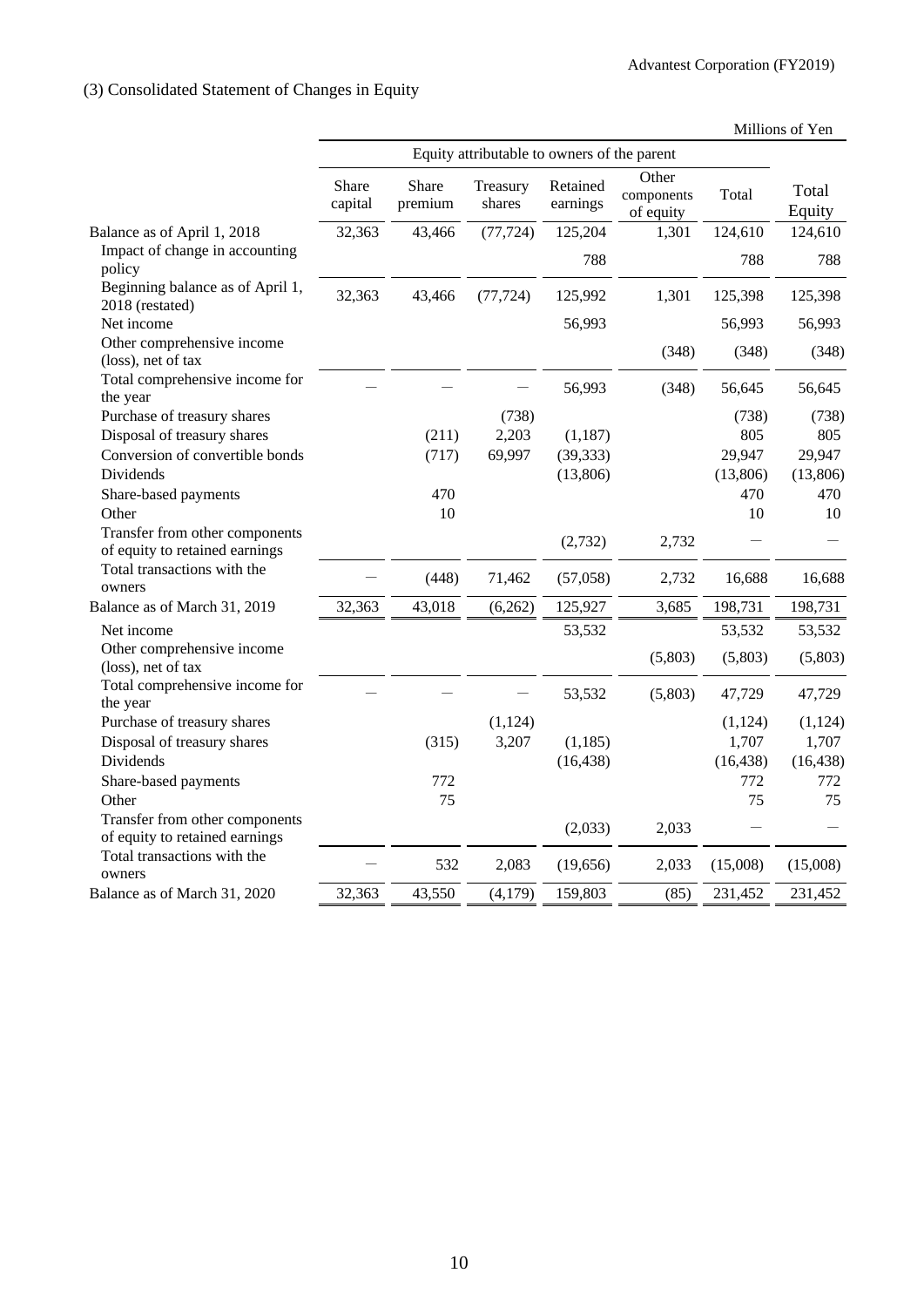## (4)Consolidated Statement of Cash Flows

|                                                                  |                   | Millions of Yen   |
|------------------------------------------------------------------|-------------------|-------------------|
|                                                                  | Fiscal year ended | Fiscal year ended |
|                                                                  | March 31, 2019    | March 31, 2020    |
|                                                                  |                   |                   |
| Cash flows from operating activities:                            |                   |                   |
| Income before income taxes                                       | 66,211            | 58,574            |
| Adjustments to reconcile income before income taxes              |                   |                   |
| to net cash provided by (used in) operating activities:          |                   |                   |
| Depreciation and amortization                                    | 4,967             | 10,892            |
| Share-based payment expense                                      | 481               | 882               |
| Changes in assets and liabilities:                               |                   |                   |
| Trade and other receivables                                      | (14, 130)         | 6,125             |
| Inventories                                                      | (6,901)           | (1,907)           |
| Trade and other payables                                         | 632               | 1,444             |
| Warranty provisions                                              | (155)             | 460               |
| Retirement benefit liabilities                                   | (4,828)           | 1,665             |
| Other                                                            | 2,255             | (831)             |
| Subtotal                                                         | 48,532            | 77,304            |
| Interest and dividends received                                  | 1,007             | 836               |
| Interest paid                                                    | (3)               | (155)             |
| Income taxes paid                                                | (4,744)           | (11,510)          |
| Net cash provided by (used in) operating activities              | 44,792            | 66,475            |
| Cash flows from investing activities:                            |                   |                   |
| Proceeds from sale of equity instruments                         |                   | 111               |
| Purchases of equity instruments                                  | (384)             |                   |
| Purchases of debt instruments                                    |                   | (548)             |
| Proceeds from sale of property, plant and equipment              | 1,927             | 234               |
| Purchases of property, plant and equipment                       | (5,891)           | (8,141)           |
| Purchases of intangible assets                                   | (512)             | (741)             |
| Payments for acquisition of business                             | (11,098)          |                   |
| Acquisition of subsidiary                                        |                   | (29, 665)         |
| Other                                                            |                   |                   |
|                                                                  | 43                | (69)              |
| Net cash provided by (used in) investing activities              | (15, 915)         | (38, 819)         |
| Cash flows from financing activities:                            |                   |                   |
| Proceeds from disposal of treasury shares                        | 805               | 1,708             |
| Purchases of treasury shares                                     | (738)             | (1, 124)          |
| Dividends paid                                                   | (13,786)          | (16, 427)         |
| Payments for lease liabilities                                   |                   | (2,073)           |
| Other                                                            | (5)               |                   |
| Net cash provided by (used in) financing activities              | (13, 724)         | (17,916)          |
| Net effect of exchange rate changes on cash and cash equivalents | 817               | (1,980)           |
| Net change in cash and cash equivalents                          | 15,970            | 7,760             |
| Cash and cash equivalents at the beginning of year               | 103,973           | 119,943           |
| Cash and cash equivalents at the end of year                     | 119,943           | 127,703           |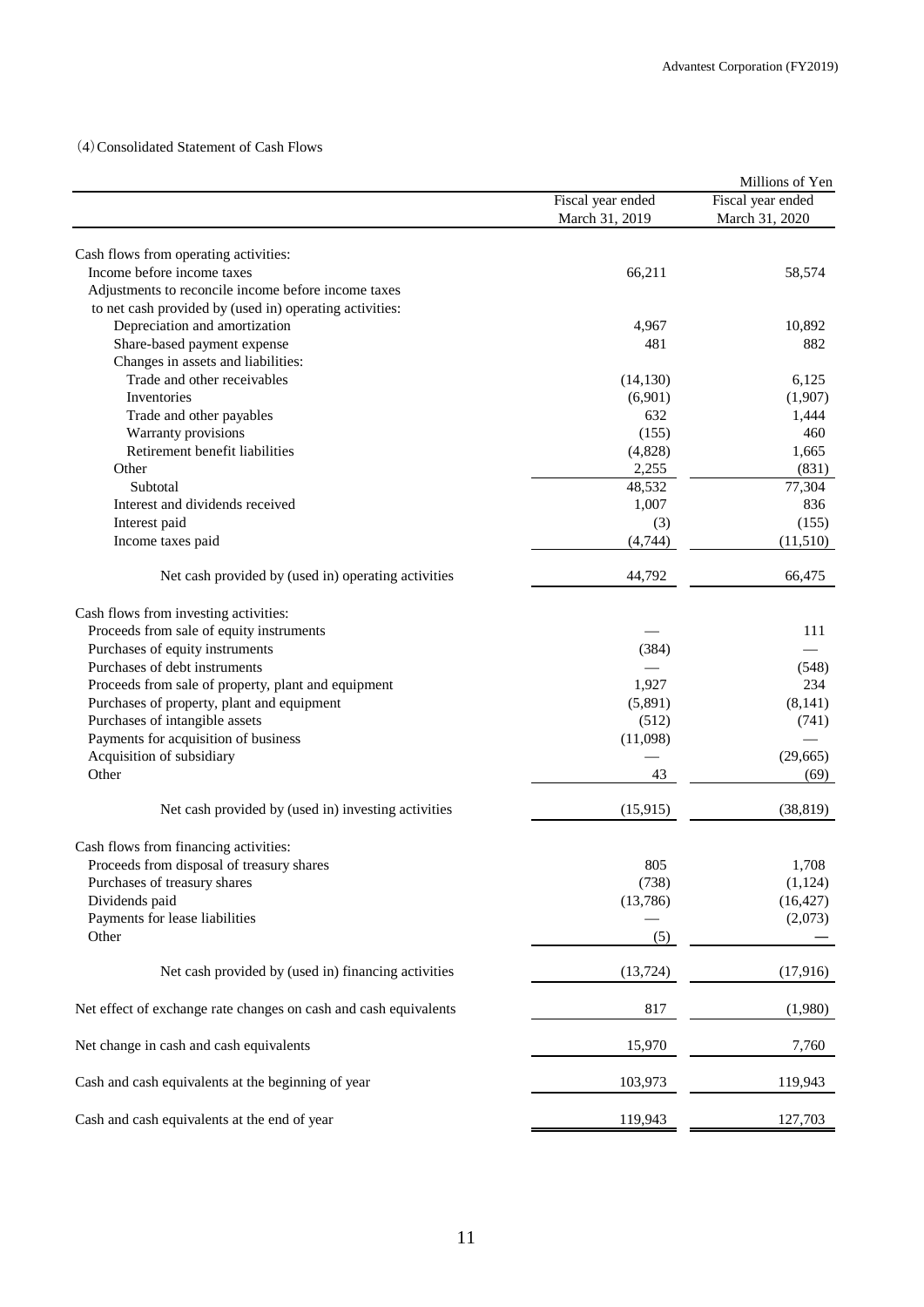(5) Notes to the Consolidated Financial Statements

(Notes on Going Concern): None

(Changes in Accounting Policies)

#### IFRS 16: Leases

Advantest has adopted IFRS 16 "Leases" from the fiscal year ended March 31, 2020.

To apply IFRS 16, Advantest used the cumulative effect transition method which is recognizing the cumulative effect of applying the new standard at the beginning of the year of initial application.

In transitioning to IFRS16, Advantest has chosen the practical expedient detailed in paragraph C3 of IFRS 16 and grandfathered its assessments of whether contracts contain leases under IAS 17 "Leases" and IFRIC 4 "Determining whether an Arrangement contains a Lease."

Advantest, as a lessee, recognized right-of-use assets and lease liabilities at the date of initial application for leases previously classified as an operation leases applying IAS 17. These lease liabilities have been measured at the present value of the remaining lease payments, discounted using the lessee's incremental borrowing rate at the date of initial application.

Right-of-use assets recognized at the date of initial application in the consolidated statement of financial position amount to (Y) 10,344 million.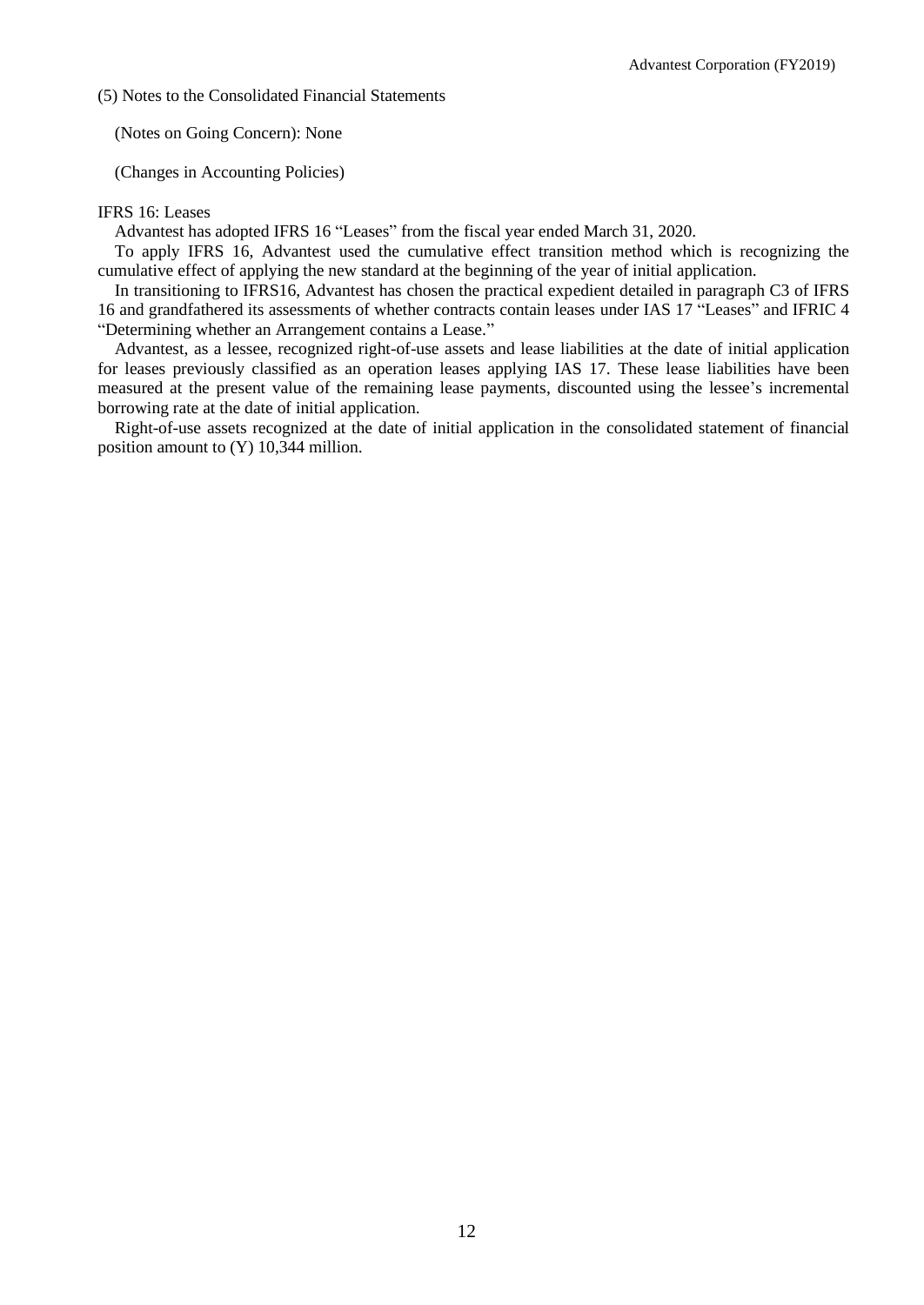#### Advantest Corporation (FY2019)

## (Segment Information)

#### 1. Operating Segment Information

Fiscal year ended March 31, 2019 Millions of Yen

|                                                                                               | Semiconductor<br>and Component<br><b>Test System</b><br><b>Business</b> | Mechatronics<br>System<br><b>Business</b> | Services,<br>Support and<br>Others | Elimination<br>and Corporate | Consolidated |
|-----------------------------------------------------------------------------------------------|-------------------------------------------------------------------------|-------------------------------------------|------------------------------------|------------------------------|--------------|
| Net sales                                                                                     |                                                                         |                                           |                                    |                              |              |
| Net sales to unaffiliated customers                                                           | 211,713                                                                 | 39,229                                    | 31,514                             |                              | 282,456      |
| Inter-segment sales                                                                           | 4                                                                       |                                           |                                    | (4)                          |              |
| Total                                                                                         | 211,717                                                                 | 39,229                                    | 31,514                             | (4)                          | 282,456      |
| Segment income (loss)<br>(operating income (loss) before<br>share-based compensation expense) | 65,058                                                                  | (712)                                     | 4,242                              | (3, 445)                     | 65,143       |
| Adjustment:<br>Share-based compensation expense                                               |                                                                         |                                           |                                    |                              | (481)        |
| Operating income                                                                              |                                                                         |                                           |                                    |                              | 64,662       |
| Financial income                                                                              |                                                                         |                                           |                                    |                              | 1,626        |
| Financial expenses                                                                            |                                                                         |                                           |                                    |                              | (77)         |
| Income before income taxes                                                                    |                                                                         |                                           |                                    |                              | 66,211       |

#### Fiscal year ended March 31, 2020 Millions of Yen

|                                                                                               | Semiconductor<br>and Component<br><b>Test System</b><br><b>Business</b> | Mechatronics<br>System<br><b>Business</b> | Services,<br>Support and<br>Others | Elimination<br>and Corporate | Consolidated |
|-----------------------------------------------------------------------------------------------|-------------------------------------------------------------------------|-------------------------------------------|------------------------------------|------------------------------|--------------|
| Net sales                                                                                     |                                                                         |                                           |                                    |                              |              |
| Net sales to unaffiliated customers                                                           | 197,084                                                                 | 36,293                                    | 42,517                             |                              | 275,894      |
| Inter-segment sales                                                                           | 70                                                                      |                                           | 9                                  | (79)                         |              |
| Total                                                                                         | 197,154                                                                 | 36,293                                    | 42,526                             | (79)                         | 275,894      |
| Segment income (loss)<br>(operating income (loss) before<br>share-based compensation expense) | 65,155                                                                  | (497)                                     | 2,966                              | (8,034)                      | 59,590       |
| Adjustment:<br>Share-based compensation expense                                               |                                                                         |                                           |                                    |                              | (882)        |
| Operating income                                                                              |                                                                         |                                           |                                    |                              | 58,708       |
| Financial income                                                                              |                                                                         |                                           |                                    |                              | 1,045        |
| Financial expenses                                                                            |                                                                         |                                           |                                    |                              | (1,179)      |
| Income before income taxes                                                                    |                                                                         |                                           |                                    |                              | 58,574       |

(Notes)

- 1. Advantest uses the operating income (loss) before share-based compensation expense for management's analysis of business segment results.
- 2. Share-based compensation expense represents expenses for stock options and performance-based stock remuneration expense.
- 3. Segment income (loss) is presented on the basis of operating income (loss) before share-based compensation expense.

4. Inter-segment sales are based on market prices.

5. Adjustments to segment income (loss) in Corporate principally represent corporate general and administrative expenses and research and development expenses related to fundamental research activities that are not allocated to operating segments. Due to the revision of post-employment benefits plan, (Y) 2,530 million income is included for the fiscal year ended March 31, 2019.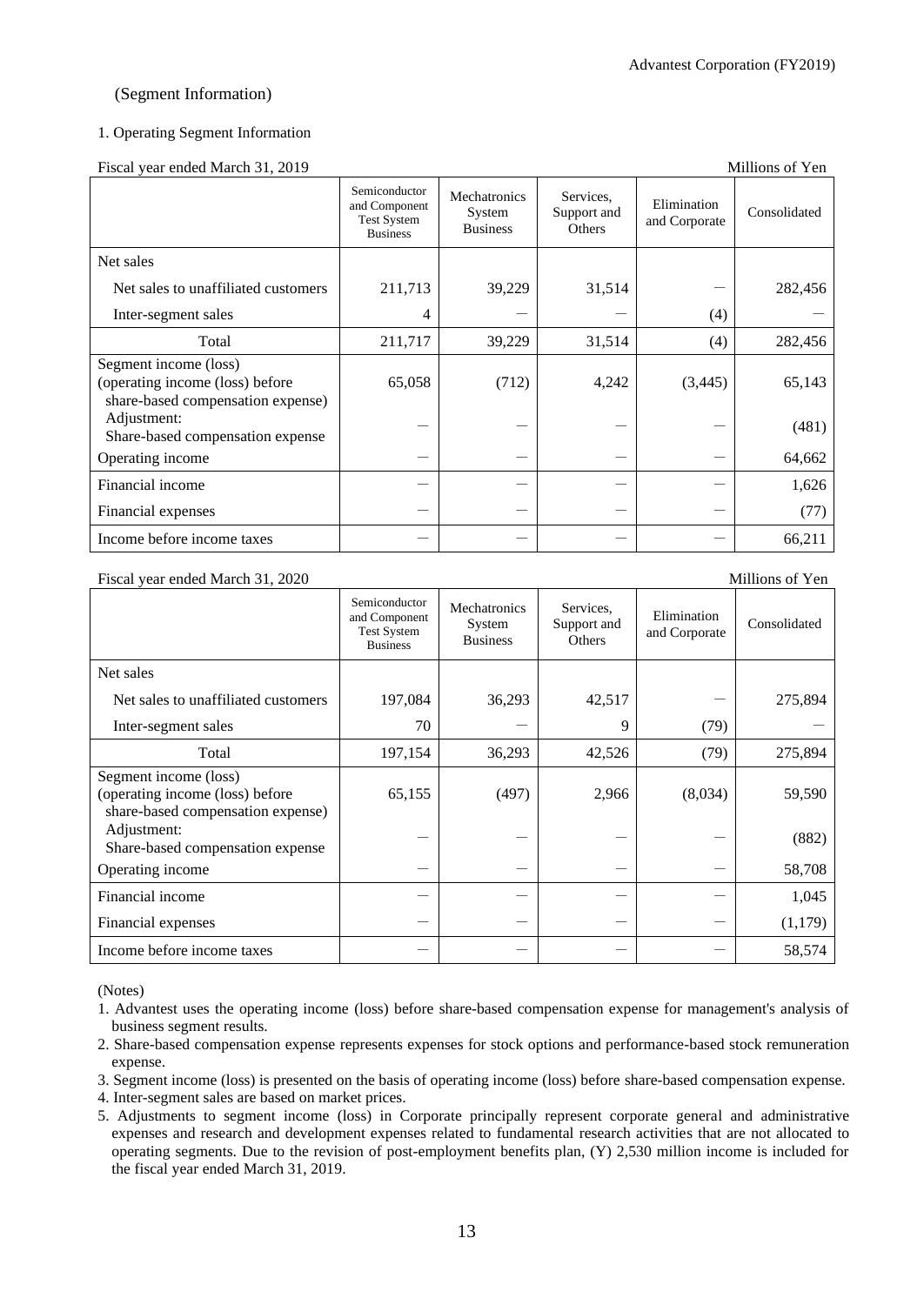## 2. Consolidated Net Sales by Geographical Areas

|          |                   | Millions of Yen   |
|----------|-------------------|-------------------|
|          | Fiscal year ended | Fiscal year ended |
|          | March 31, 2019    | March 31, 2020    |
|          |                   |                   |
| Japan    | 14,881            | 14,789            |
| Americas | 13,579            | 18,521            |
| Europe   | 7,124             | 6,064             |
| Asia     | 246,872           | 236,520           |
| Total    | 282,456           | 275,894           |
|          |                   |                   |

### (Notes)

1. Net sales to unaffiliated customers are based on the customer's location.

2. Each of the segment includes primarily the following countries or regions:

| (1) Americas | U.S.A., Costa Rica etc.                   |
|--------------|-------------------------------------------|
| $(2)$ Europe | Germany, France etc.                      |
| $(3)$ Asia   | Taiwan, South Korea, China, Malaysia etc. |

## (Per Share Information)

The basis of calculation of basic earnings per share and diluted earnings per share were as follows:

|                                                                                                                               | Fiscal year ended<br>March 31, 2019 | Fiscal year ended<br>March 31, 2020 |
|-------------------------------------------------------------------------------------------------------------------------------|-------------------------------------|-------------------------------------|
| Net income attributable to owners of the parent (Millions of<br>Yen)                                                          | 56,993                              | 53,532                              |
| Net income not attributable to owners of the parent<br>(Millions of Yen)                                                      |                                     |                                     |
| Net income to calculate basic earnings per share (Millions of<br>Yen)                                                         | 56,993                              | 53,532                              |
| Dilutive effect of convertible bonds (Millions of Yen)                                                                        | 74                                  |                                     |
| Net income to calculate diluted earnings per share (Millions of<br>Yen)                                                       | 57,067                              | 53,532                              |
| Weighted average number of ordinary shares-basic                                                                              | 188,501,951                         | 198,180,901                         |
| Dilutive effect of stock options                                                                                              | 450,684                             | 770,946                             |
| Dilutive effect of convertible bonds                                                                                          | 9,625,514                           |                                     |
| Dilutive effect of performance-based stock remuneration                                                                       | 9,078                               | 77,264                              |
| Weighted average number of ordinary shares—diluted                                                                            | 198,587,227                         | 199,029,111                         |
| Basic earnings per share (Yen)                                                                                                | 302.35                              | 270.12                              |
| Diluted earnings per share (Yen)                                                                                              | 287.37                              | 268.96                              |
| Financial Instruments not included in the calculation of diluted<br>earnings per share because they have anti-dilutive effect | Certain stock options               |                                     |

(Significant Subsequent Events): None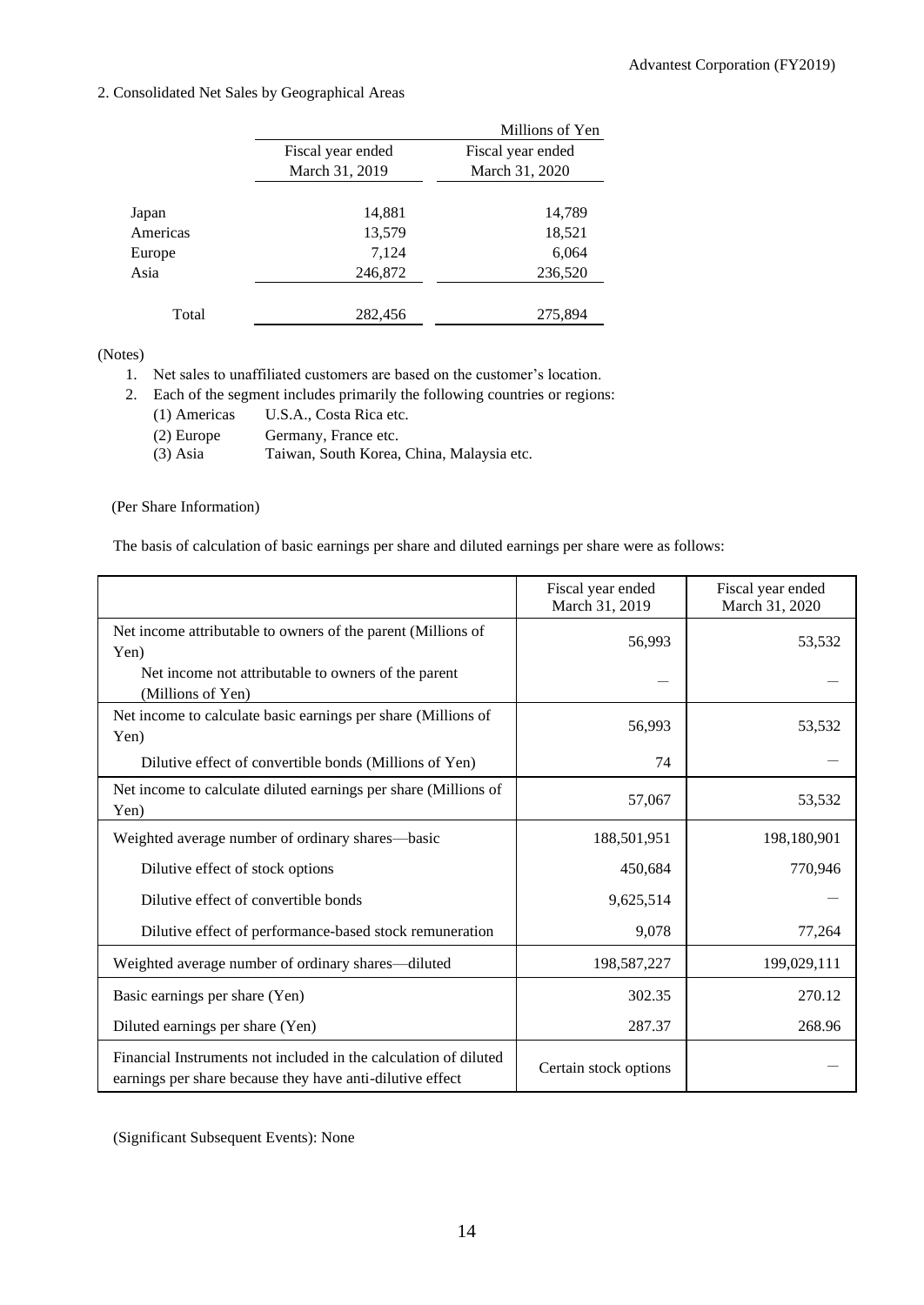#### Change in Directors and Executive Officers (To be effective on June 25, 2020)

1. Nominees for Directors (excluding Directors who are Audit and Supervisory Committee members)

| Director | Yoshiaki Yoshida  |                       |
|----------|-------------------|-----------------------|
| Director | Osamu Karatsu     |                       |
| Director | Toshimitsu Urabe  |                       |
| Director | Nicholas Benes    |                       |
| Director | Soichi Tsukakoshi |                       |
| Director | Atsushi Fujita    |                       |
| Director | Koichi Tsukui     | (to be newly elected) |
| Director | Douglas Lefever   | (to be newly elected) |

Mr. Yoshida is to be elected as Representative Director at the extraordinary meeting of the board of directors meeting to be held on June 25, 2020 after the 78th ordinary general meeting of shareholders of Advantest Corporation.

2. Nominee for Director who is an Audit and Supervisory Committee member

Director who is an Audit and Supervisory Committee member Sayaka Sumida (to be newly elected)

## 3. Nominees for Executive Officers

| President and CEO          | Yoshiaki Yoshida          |                       |
|----------------------------|---------------------------|-----------------------|
| Senior Executive Officer   | Soichi Tsukakoshi         | (to be promoted)      |
| Managing Executive Officer | Atsushi Fujita            |                       |
| Managing Executive Officer | Koichi Tsukui             |                       |
| Managing Executive Officer | Douglas Lefever           |                       |
| Managing Executive Officer | Keith Hardwick            |                       |
| Managing Executive Officer | Kazuhiro Yamashita        |                       |
| Managing Executive Officer | Isao Sasaki               |                       |
| Managing Executive Officer | Kimiya Sakamoto           |                       |
| Managing Executive Officer | Yasuo Mihashi             |                       |
| Managing Executive Officer | Juergen Serrer            | (to be promoted)      |
| <b>Executive Officer</b>   | Toshiyuki Okayasu         |                       |
| <b>Executive Officer</b>   | CH Wu                     |                       |
| <b>Executive Officer</b>   | Yong Xu                   |                       |
| <b>Executive Officer</b>   | Michael Stichlmair        |                       |
| <b>Executive Officer</b>   | Toshio Goto               |                       |
| <b>Executive Officer</b>   | Jinhee Lee                |                       |
| <b>Executive Officer</b>   | Suan Seng Sim (Ricky Sim) |                       |
| Executive Officer          | Akira Ono                 |                       |
| <b>Executive Officer</b>   | Sanjeev Mohan             |                       |
| Executive Officer          | Makoto Nakahara           |                       |
| <b>Executive Officer</b>   | Masayuki Suzuki           |                       |
| <b>Executive Officer</b>   | Naruo Tanaka              |                       |
| <b>Executive Officer</b>   | Richard Junger            | (to be newly elected) |
|                            |                           |                       |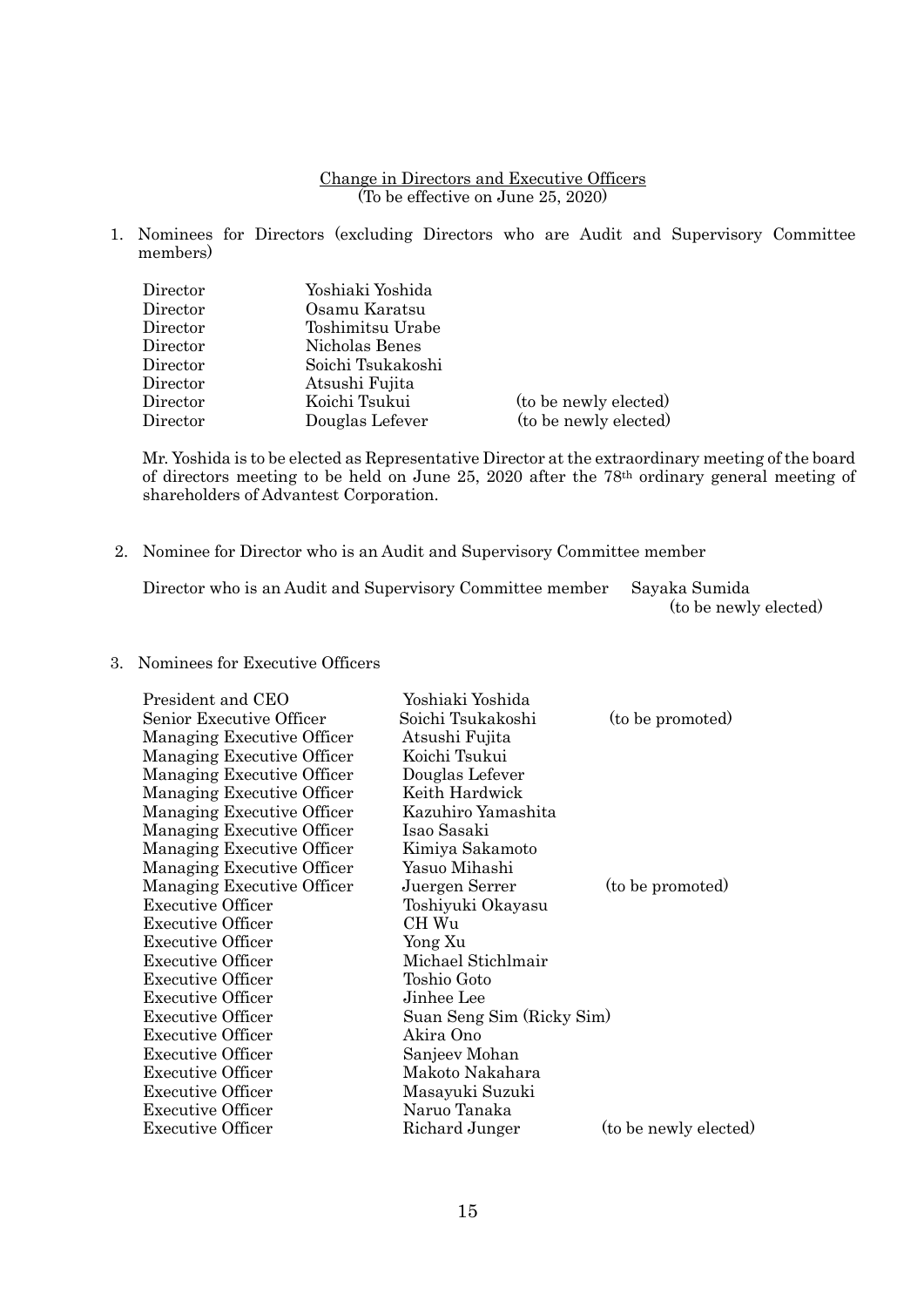4. Expiration of term of office

Director, Managing Executive Officer Hans-Juergen Wagner (to be appointed as Advisor of Advantest Europe GmbH) Director who is an Audit and Supervisory Committee member Tsuneko Murata

### Nominees for New Director (excluding Directors who are Audit and Supervisory Committee members) [Biography]

Koichi Tsukui (Date of Birth: December 11, 1964)

- Mar. 1987 Graduated from Faculty of Engineering, Gunma University<br>Apr. 1987 Joined Advantest Corporation
- Apr. 1987 Joined Advantest Corporation<br>Jun. 2011 Division manager, Sales Divisi
- Division manager, Sales Division 2

|                                                                   |  | Jun. 2013 Leader, New Business Enabling Division, New Concept Product Initiative |  |  |  |
|-------------------------------------------------------------------|--|----------------------------------------------------------------------------------|--|--|--|
| $\mathbf{F}$ $\alpha \alpha + 1$ $\mathbf{F}$ $\alpha \alpha + 1$ |  |                                                                                  |  |  |  |

Jun. 2014 Executive Officer,

| Senior Vice President (Officer), New Concept Product Initiative |
|-----------------------------------------------------------------|
|-----------------------------------------------------------------|

- Jun. 2015 Managing Executive Officer (Present Position)
- Executive Vice President, Corporate Relations Group
- 
- Jun. 2017 Executive Vice President, New Concept Product Initiative Sub-Leader, ATE Business Group (Present Position) Executive Vice President, T2000 Business Unit Executive Vice President, Memory Test Business Unit (Present Position) Applied Research & Venture Team (Present Position)
- Jun. 2019 In Charge of DH Business Group (Present Position)

Douglas Lefever (Date of Birth: December 10, 1970)

| Graduated from The University of Michigan at Ann Arbor, Bachelor of     |
|-------------------------------------------------------------------------|
| Science in Mechanical Engineering                                       |
| Graduated from The University of Texas at Austin, Master of Science     |
| in Mechanical Engineering                                               |
| Joined Advantest America, Inc.                                          |
| Director, Strategic Planning, Advantest America, Inc.                   |
| Vice President, Business Development, Advantest America, Inc.           |
| Executive Officer, Advantest Corporation                                |
| Director, President and CEO, Advantest America, Inc. (Present Position) |
| Managing Executive Officer, Advantest Corporation (Present Position)    |
| Applied Research & Venture Team (Present Position)                      |
| US Lab Leader, Applied Research & Venture Team (Present Position)       |
| Executive Vice President, System Test Business Unit                     |
| (Present Position)                                                      |
|                                                                         |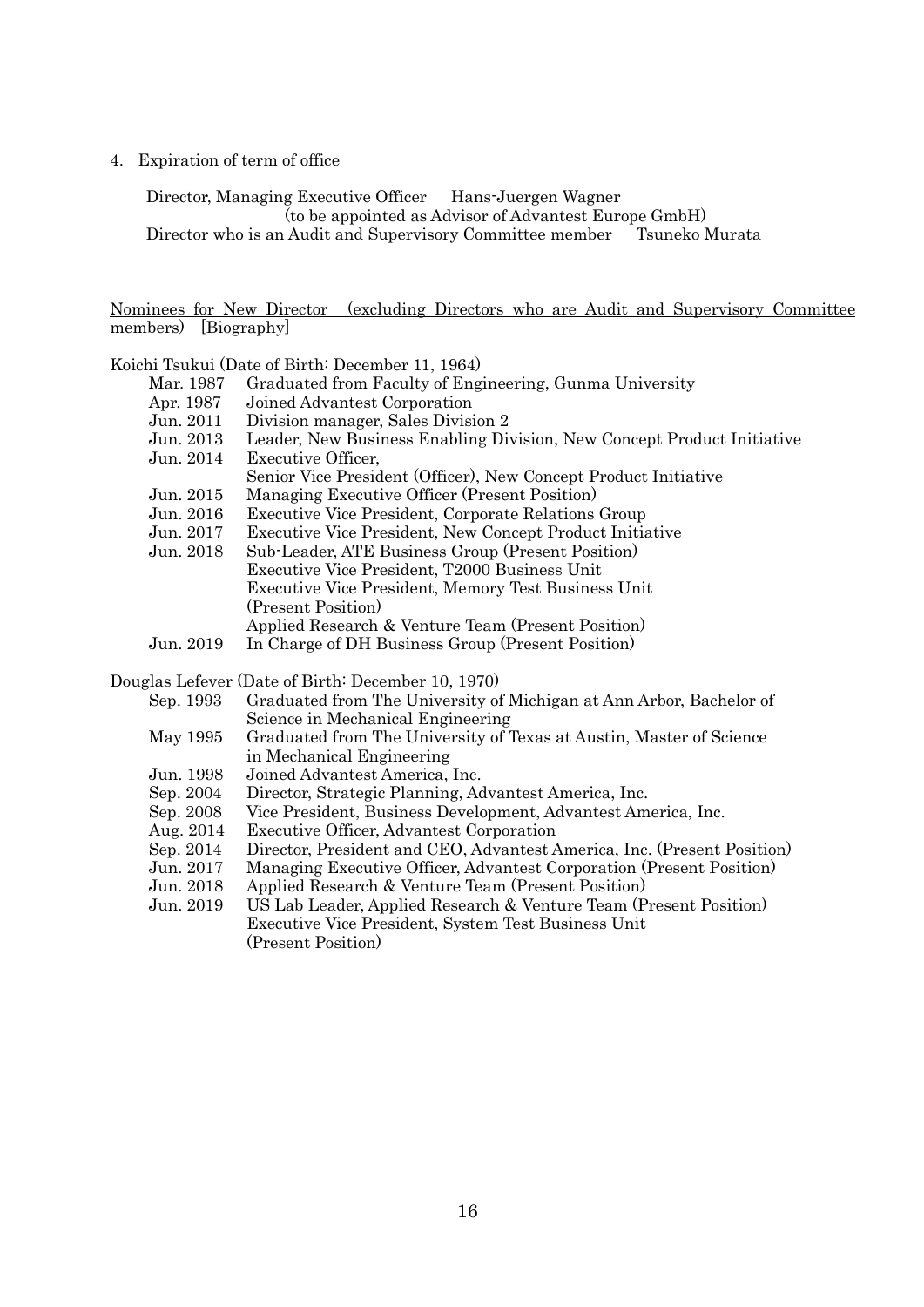Nominee for New Director who is an Audit and Supervisory Committee member [Biography]

Sayaka Sumida (Date of Birth: January 28, 1961)

| Mar. 1983 | Graduated from Faculty of Arts and Sciences, Tokyo Woman's             |
|-----------|------------------------------------------------------------------------|
|           | Christian University, Bachelor of Social Science                       |
| Oct. 1984 | Joined Asahi Accounting Company (current KPMG Azusa LLC)               |
| Apr. 1988 | Moved to London Office, Arthur Young (current Ernst & Young)           |
| May 1993  | Moved to London Office, ArthurAndersen                                 |
| Aug. 1994 | Moved to Tokyo Office, Asahi Audit Firm (current KPMG Azusa LLC)       |
| May 1999  | Member, Asahi Audit Firm (current KPMG Azusa LLC)                      |
| May 2006  | Partner, Azusa Audit Firm (current KPMG Azusa LLC)                     |
|           | * resigned in March, 2020                                              |
| Aug. 2007 | Chairperson of Audit Standards Committee, The Japanese Institute of    |
|           | Certified Public Accountants * resigned in July, 2010                  |
| Jul. 2010 | Managing Director (in charge of Quality Control Standards and Audit    |
|           | Standards), The Japanese Institute of Certified Public Accountants     |
|           | * resigned in July, 2019                                               |
| Jan. 2015 | Board Member, The International Auditing and Assurance Standards Board |
|           | (IAASB), The International Federation of Accountants (IFAC)            |
|           | * resigned in December, 2017                                           |

Nominees for New Executive Officers [Biography]

Richard Junger (Date of Birth: September 29, 1965)

|           | $\alpha$ . The state of the state of $\alpha$ is the state of $\alpha$ is the state of $\alpha$ is the state of $\alpha$ |
|-----------|--------------------------------------------------------------------------------------------------------------------------|
| Feb. 1992 | Graduated from Reutlingen University of Applied Sciences,                                                                |
|           | Diploma in Automation Engineering                                                                                        |
| Feb. 2006 | Joined Agilent Technologies, Director Support Operations, Logistics and                                                  |
|           | Trade Compliance                                                                                                         |
| Sep. 2009 | Senior Director Operations, Verigy Germany GmbH                                                                          |
| Jun. 2013 | Vice President of SoC Delivery, Advantest Europe GmbH (present position)                                                 |
| Aug. 2019 | Sub-Leader, Software and service Business Research,                                                                      |
|           | Applied Research & Venture Team (present position)                                                                       |
|           |                                                                                                                          |